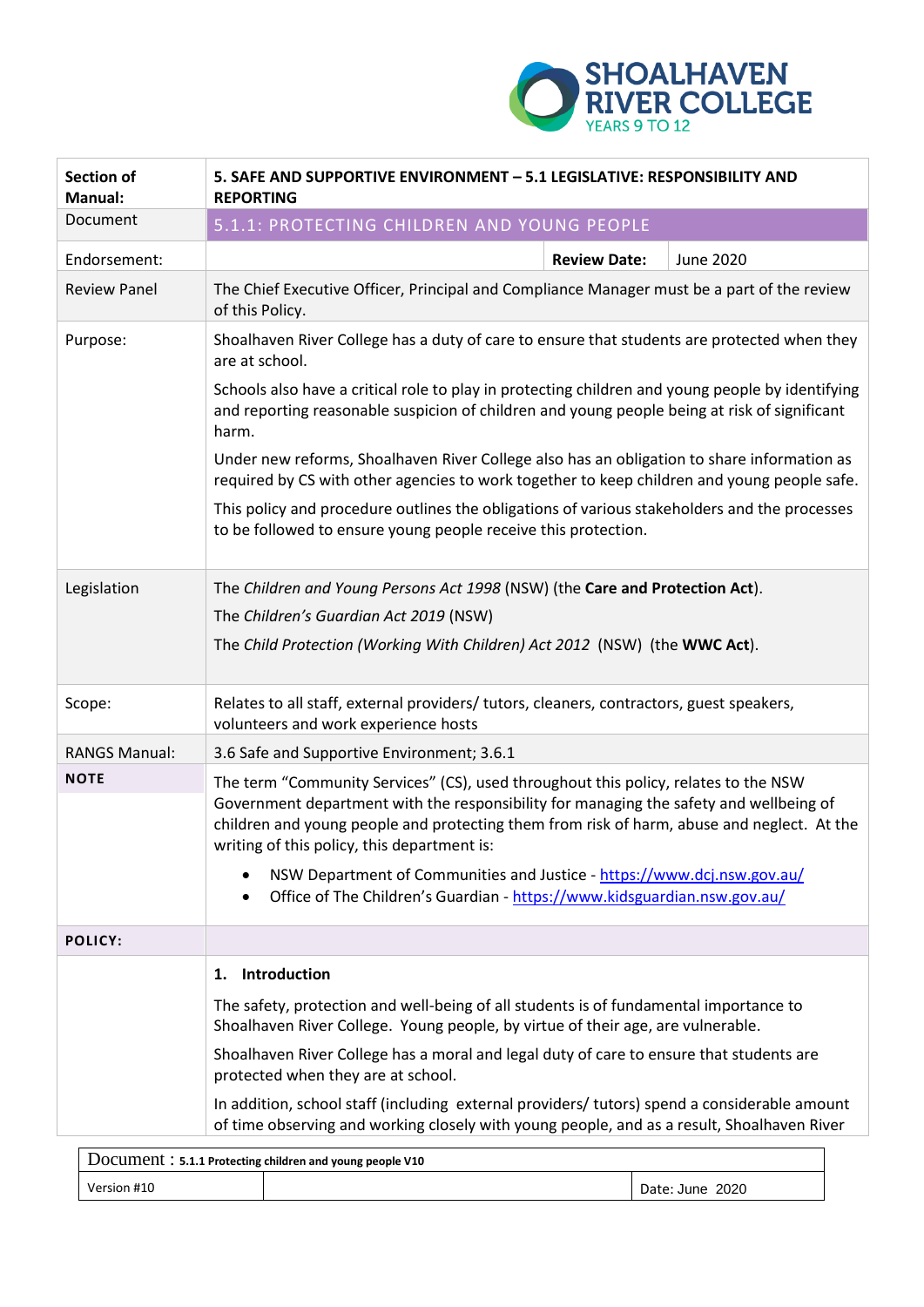

|                   | College also has a critical role to play in protecting children and young people by identifying<br>and reporting reasonable suspicion of children and young people being at risk of significant<br>harm.                                                                                                                                                                                                  |
|-------------------|-----------------------------------------------------------------------------------------------------------------------------------------------------------------------------------------------------------------------------------------------------------------------------------------------------------------------------------------------------------------------------------------------------------|
|                   | Shoalhaven River College is committed to ensuring that there are systems, procedures and<br>training regimes in place to comply with child protection legislation to enhance the physical<br>and psychological wellbeing of our students. The following procedures outline the<br>obligations of various stakeholders and the processes to be followed to ensure young people<br>receive this protection. |
|                   | Obligations in relation to each Act is outlined in the subsections of this document titled:                                                                                                                                                                                                                                                                                                               |
|                   | PART A: Obligations under The Children and Young People (Care and Protection Act) 1998-                                                                                                                                                                                                                                                                                                                   |
|                   | PART B: Obligations under the Children's Guardian Act 2019                                                                                                                                                                                                                                                                                                                                                |
|                   | PART C: Obligations under the Child Protection (Working with Children) Act 2012 (WWC Act)                                                                                                                                                                                                                                                                                                                 |
|                   |                                                                                                                                                                                                                                                                                                                                                                                                           |
| <b>PROCEDURES</b> |                                                                                                                                                                                                                                                                                                                                                                                                           |
|                   | 1.1. Staff obligations to report                                                                                                                                                                                                                                                                                                                                                                          |
|                   | While we set out below circumstances in which the legislation requires reporting of                                                                                                                                                                                                                                                                                                                       |
|                   | particular child protection issues, the School requires all Staff and volunteers to report any                                                                                                                                                                                                                                                                                                            |
|                   | concern they may have about the safety, welfare or wellbeing of a child or young person to                                                                                                                                                                                                                                                                                                                |
|                   | the Principal.                                                                                                                                                                                                                                                                                                                                                                                            |
|                   | If the allegation involves the Principal, you are required to report to the CEO of the College                                                                                                                                                                                                                                                                                                            |
|                   | who will then assume the role and duties of 'The Head of Agency' or 'Head of Relevant                                                                                                                                                                                                                                                                                                                     |
|                   | Entity'.                                                                                                                                                                                                                                                                                                                                                                                                  |
|                   | This obligation is part of the School's overall commitment to the safety, welfare and well-                                                                                                                                                                                                                                                                                                               |
|                   | being of children.                                                                                                                                                                                                                                                                                                                                                                                        |
|                   | 1.2. Communication of Responsibilities                                                                                                                                                                                                                                                                                                                                                                    |
|                   | The Principal will ensure that staff (teachers, Student Wellbeing Officer, SLSO, external                                                                                                                                                                                                                                                                                                                 |
|                   | providers/ tutors and any ongoing volunteers) are reminded of their responsibilities under                                                                                                                                                                                                                                                                                                                |
|                   | this policy and associated procedures through the following avenues:                                                                                                                                                                                                                                                                                                                                      |
|                   | Induction and orientation process - conducted by the Principal which includes the                                                                                                                                                                                                                                                                                                                         |
|                   | reading, discussion and signing of the Code of Conduct document (Policy 2.3.1). This                                                                                                                                                                                                                                                                                                                      |

| DOCUMENt: 5.1.1 Protecting children and young people V10 |  |                 |  |
|----------------------------------------------------------|--|-----------------|--|
| Version #10                                              |  | Date: June 2020 |  |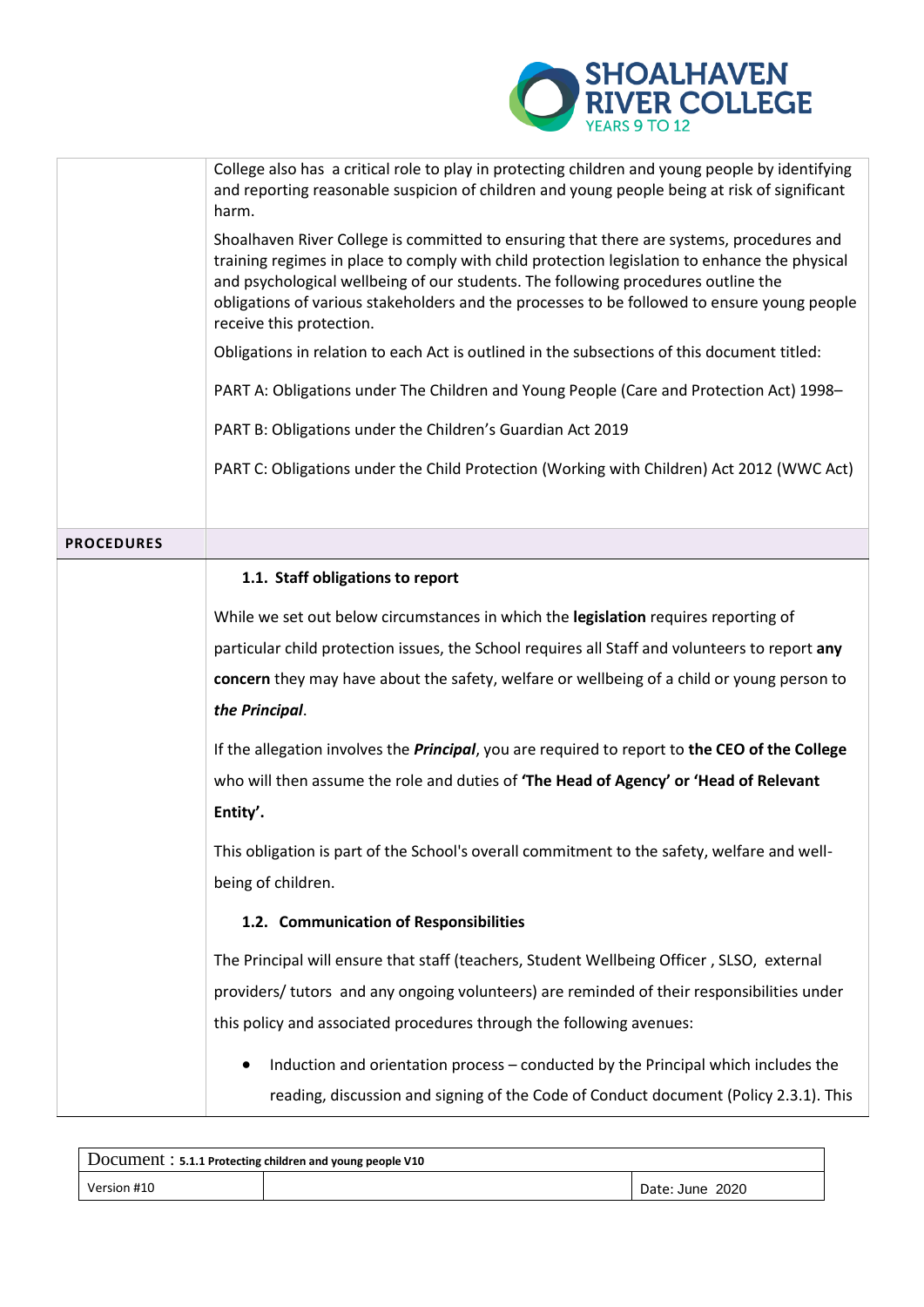

is to be undertaken before commencement of employment.

- Regular supervision and mandatory weekly team meetings facilitated by the Principal. At each meeting staff are reminded to observe and report to the Principal any child protection concerns.
- Annual participation in the Association of Independent Schools (AIS) "**Obligations in identifying and responding to children and young people at risk.**" online workshop. Completion by all staff and ongoing volunteers is mandatory and will need to be completed in **Term 1, week 1**. A copy of the transcript/ certificate is to be provided to SRC administration staff whom will scan a copy to the Principal and will file in personnel files located in SRC administration office. The principal is to ensure that all staff have undertaken this training. Therefore, if a new staff member or ongoing volunteer commences any other time following the undertaking of the training, this is required to be undertaken before commencement of employment via the induction process.
- The Principal is to **annually (week 1, term 1)** discuss and provide face to face training on all aspects of the "Protection and Support of children and young people" policy. The Principal is to ensure that all staff have undertaken this training. If a new staff member commences at any other time following the undertaking of the training, this is required to be undertaken before commencement of employment via the induction process. If an existing staff member is away when annual training has taken place, they are required to undertake this training at the earliest possible time with the Principal and at the latest, by the end of term 1, week 2. Following this annual training, all staff must sign a declaration (see end of this document) that they have undertaken the training and understand the implications of the policy. SRC Administration staff will scan a copy of these declarations to the Principal and will also file in personnel files located in the SRC administration office. All staff are to ensure that they have an up to date WWCC clearance (refer to Part C in this document) and that SRC administration staff ensure the WWCC register (2.4.1) and personnel files hold this information.

PART A: OBLIGATIONS UNDER THE CHILDREN AND YOUNG PERSONS (CARE AND

| DOCUMENt: 5.1.1 Protecting children and young people V10 |  |                 |
|----------------------------------------------------------|--|-----------------|
| Version #10                                              |  | Date: June 2020 |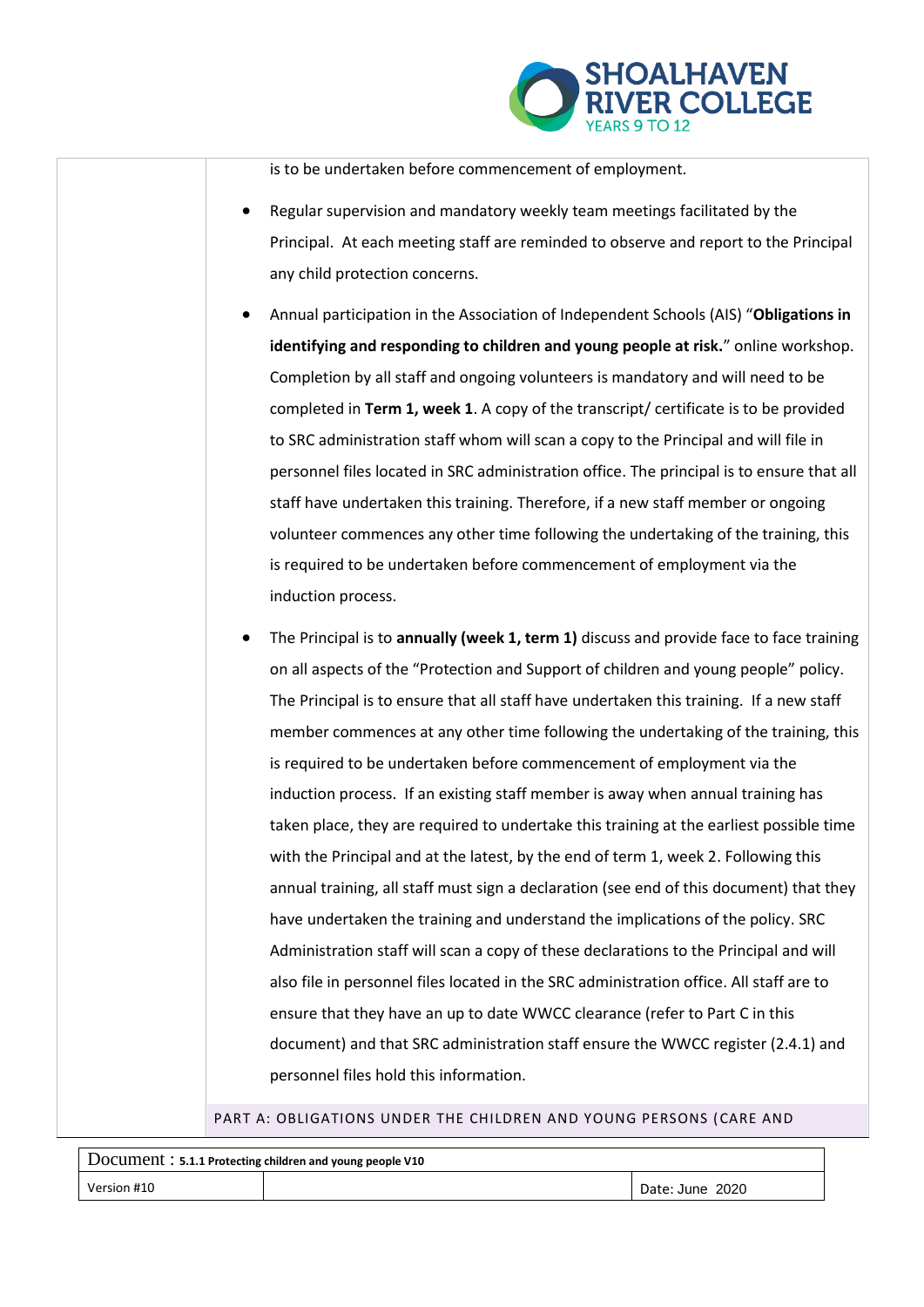

## PROTECTION ACT 1998

i)**The Care and Protection Act provides for mandatory reporting of children at risk of significant harm.**

NOTE: Any concern regarding the safety, welfare or well-being of a student must be reported to the Principal.

#### **1. Who is a mandatory reporter?**

Under the Care and Protection Act persons who:

- a) in the course of their employment, deliver services including health care; welfare, education, children's services and residential services, to children; or
- b) hold a management position in an organisation, the duties of which include direct responsibility for, or direct supervision of, the provision of services including health care, welfare, education, children's services and residential services, to children, are mandatory reporters.

At SRC, the Principal, teachers, SLSO's, administration, Student Wellbeing Officer, external providers/ tutors and ongoing volunteers are mandatory reporters.

#### **2. When must a report be made to Community Services?**

Under the Children & Young Persons (Care and Protection) Act 1998, Shoalhaven River College has an obligation to exchange information as required by Community Services (CS) with other agencies to work together to keep children and young people safe.

#### **2.1 What is the threshold**?

A mandatory reporter must, where they have reasonable grounds to suspect that a child (under 16 years of age) is at risk of significant harm, report to Community Services as soon as practicable, the name, or a description, of the child and the grounds for suspecting that the child is at risk of significant harm.

In addition, while not mandatory, the School considers that a report should also be made to Community Services where there are reasonable grounds to suspect a young person (16 or 17 years of age) is at risk of significant harm and there are current concerns about the safety,

| DOCUMENT: 5.1.1 Protecting children and young people V10 |  |                 |
|----------------------------------------------------------|--|-----------------|
| Version #10                                              |  | Date: June 2020 |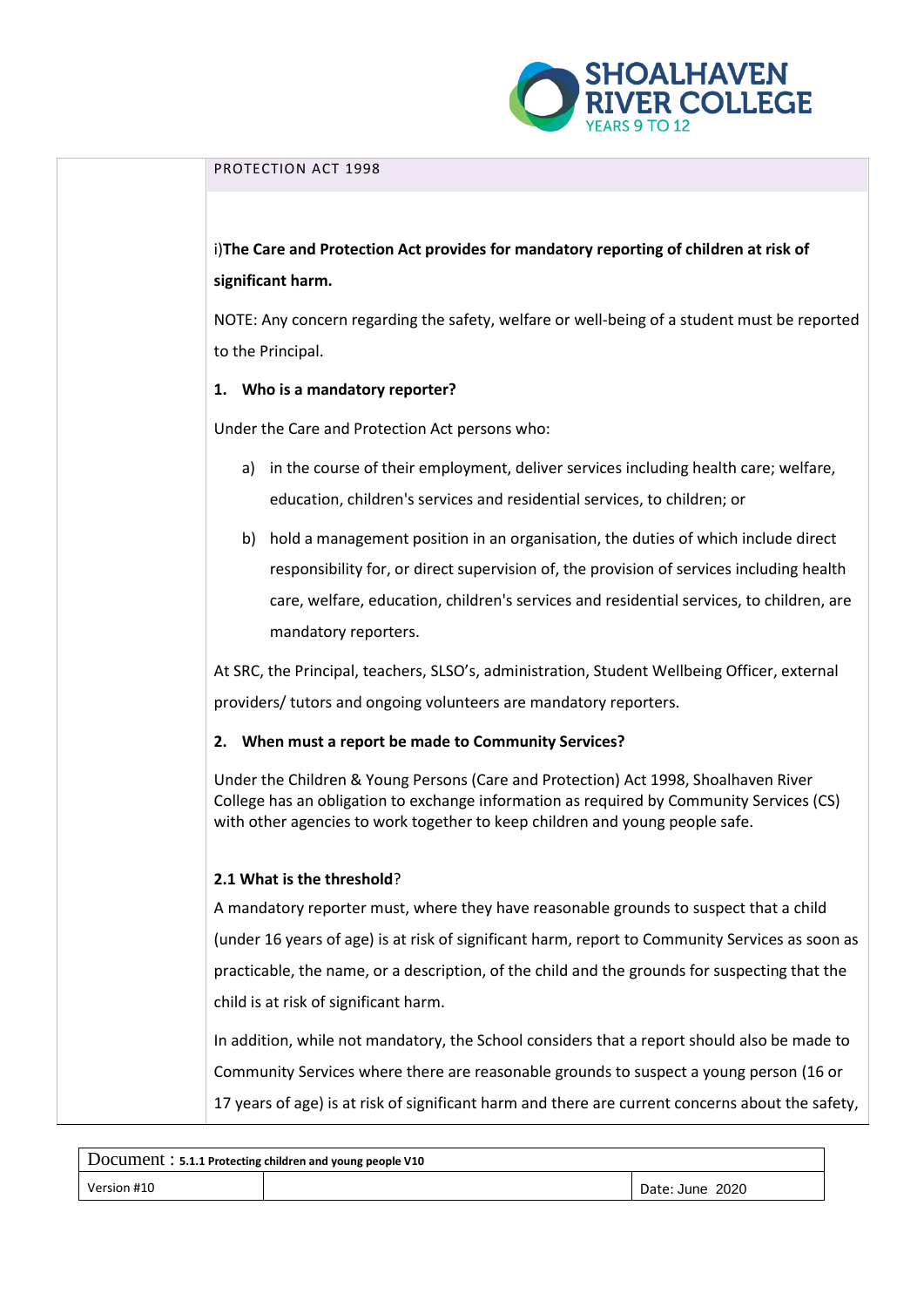

welfare and well-being of the young person.

## **2.2 Reasonable grounds**

'Reasonable grounds' refers to the need to have an objective basis for suspecting that a child or young person may be at risk of significant harm, based on:

- a) first hand observations of the child, young person or family.
- b) what the child, young person, parent or another person has disclosed.
- c) what can reasonably be inferred based on professional training and / or experience.

'Reasonable grounds' does not mean that you are required to confirm your suspicions or have clear proof before making a report.

## **2.3 Significant harm**

A child or young person is 'at risk of significant harm' if current concerns exist for the safety, welfare or well-being of the child or young person because of the presence, to a significant extent, of any one or more of the following circumstances:

- a) The child's or young person's basic physical or psychological needs are not being met or are at risk of not being met.
- b) The parents or other caregivers have not arranged and are unable or unwilling to arrange for the child or young person to receive necessary medical care.
- c) In the case of a child or young person who is required to attend school in accordance with the Education Act 1990 —the parents or other caregivers have not arranged and are unable or unwilling to arrange for the child or young person to receive an education in accordance with that Act.
- d) The child or young person has been, or is at risk of being, physically or sexually abused or ill-treated.
- e) The child or young person is living in a household where there have been incidents of domestic violence and, as a consequence, the child or young person is at risk of serious physical or psychological harm.
- f) A parent or other caregiver has behaved in such a way towards the child or young person that the child or young person has suffered or is at risk of suffering serious psychological

Document : **5.1.1 Protecting children and young people V10**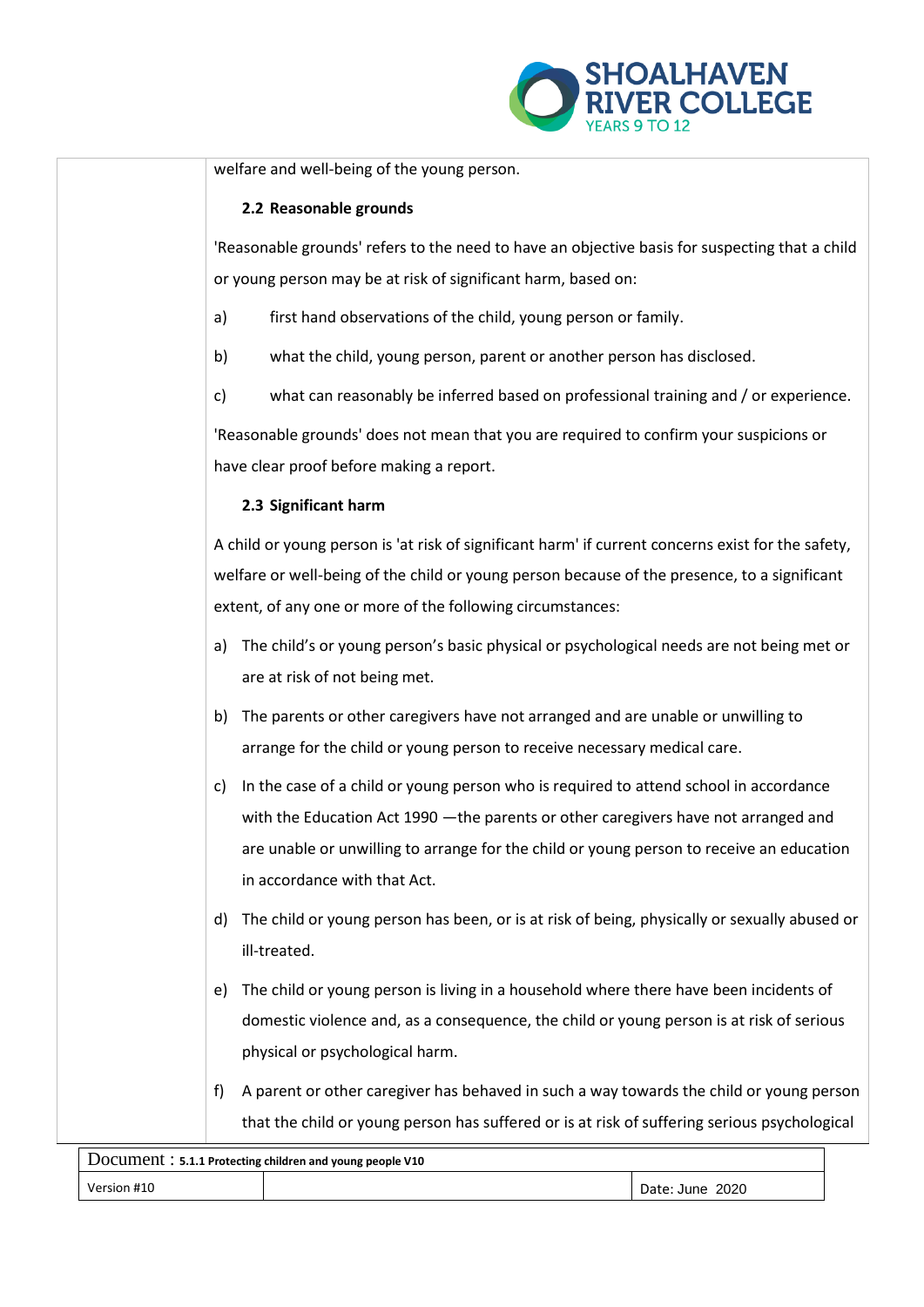

#### harm.

- g) The child was the subject of a pre-natal report under section 25 of the Care and Protection Act and the birth mother of the child did not engage successfully with support services to eliminate, or minimise to the lowest level reasonably practical, the risk factors that gave rise to the report.
	- **2.4** The Principal and staff should consult the community services decision tree in determining whether to mandatorily report. This decision tree is located at **<https://reporter.childstory.nsw.gov.au/s/mrg>**If the decision tree is below the mandatory reporting requirement (ie a report does not need to be made) the Principal and Staff may contact the Child Wellbeing Unit for assistance with the student's situation.

#### **2.5 Allegations against a student**

Where concerns about risk of significant harm relates to an alleged perpetrator who is a student of any age, the same procedures for reporting to CS are followed. It may also be appropriate to refer the matter to the police.

#### **2.6 Discussing reports to CS with the children and young people involved**

The decision about whether a report should be discussed with **a child** needs to be carefully considered, taking into account factors such as the risk of significant harm suspected, the type of abuse, the age and capacity of the child to make sense of the information, the additional stress that may be placed on the child within a family or other context and the immediate needs of the child.

Where concerns have arisen in the course of discussions with a **child or young person**, it is particularly important for the staff member to continue to play a support role with the child or young person or to ensure that he or she is encouraged to link with available support. It is also important for the staff member to reassure the child or young person in this situation without making promises (e.g. promises that no-one else will be told) that cannot be kept.

A **young person** should be provided with the opportunity to express his or her views unless there would be serious risks in doing so (e.g. a possible escalation of self-harming behaviour or creating further risks of harm). Any views expressed should be indicated to CS in the

| $\sim$ Document: 5.1.1 Protecting children and young people V10 |  |                 |  |
|-----------------------------------------------------------------|--|-----------------|--|
| Version #10                                                     |  | Date: June 2020 |  |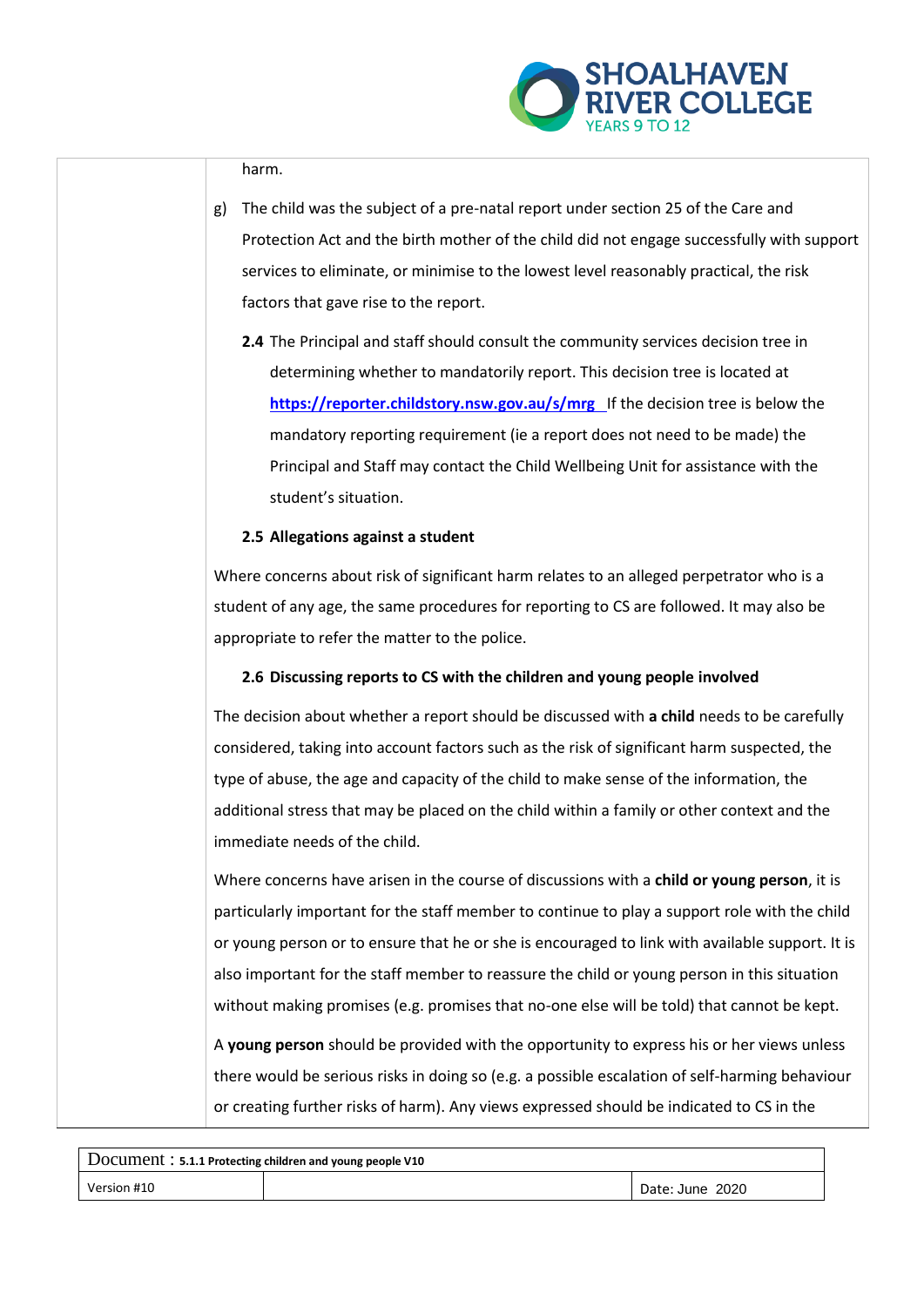

telephone report and noted on the Form A when the report is confirmed. **However, it is important to note that it is not necessary to gain permission from a student to make a report to CS. If it is determined that the threshold for reporting has been met, the report must be made.**

# **3 What should you do if you consider that a mandatory report is required?**

## **Who Should Report:**

Reporting by the School about these matters to Community Services and, where necessary, the police, is generally undertaken by the **Principal.**

If any staff member or other mandatory report has a concern that a child or young person is at risk of significant harm you should contact the Principal as soon as possible to discuss whether the case reaches the threshold of 'risk of significant harm' and the steps required to report the matter.

However, there are circumstances in which a staff member might report this matters to Community Services:

- i) if there is an immediate danger to the child or young person and the Principal or Chief Executive Officer is not contactable you should speak to the Police and/or the CS Helpline directly and then advise the Principal or the Chief Executive Officer at the School as soon as possible.
- ii) if a staff member disagrees with the Principal's decision not to report, a staff member has the right to lodge a report but must advise the Principal that they have done this.

There are two ways mandatory reporters can make a child protection report:

1) By eReport through the [ChildStory](https://reporter.childstory.nsw.gov.au/s/article/How-to-create-an-eReport-in-the-Reporter-Community) Reporter website.

2) By calling the Child Protection Helpline on 132 111.

Where circumstances are serious and the child could be in imminent or serious danger, a report must be made via the telephone on 132 111.

**You are not required to, and must not, undertake any investigation of the matter yourself.**

| DOCUMENT: 5.1.1 Protecting children and young people V10 |  |                 |  |
|----------------------------------------------------------|--|-----------------|--|
| Version #10                                              |  | Date: June 2020 |  |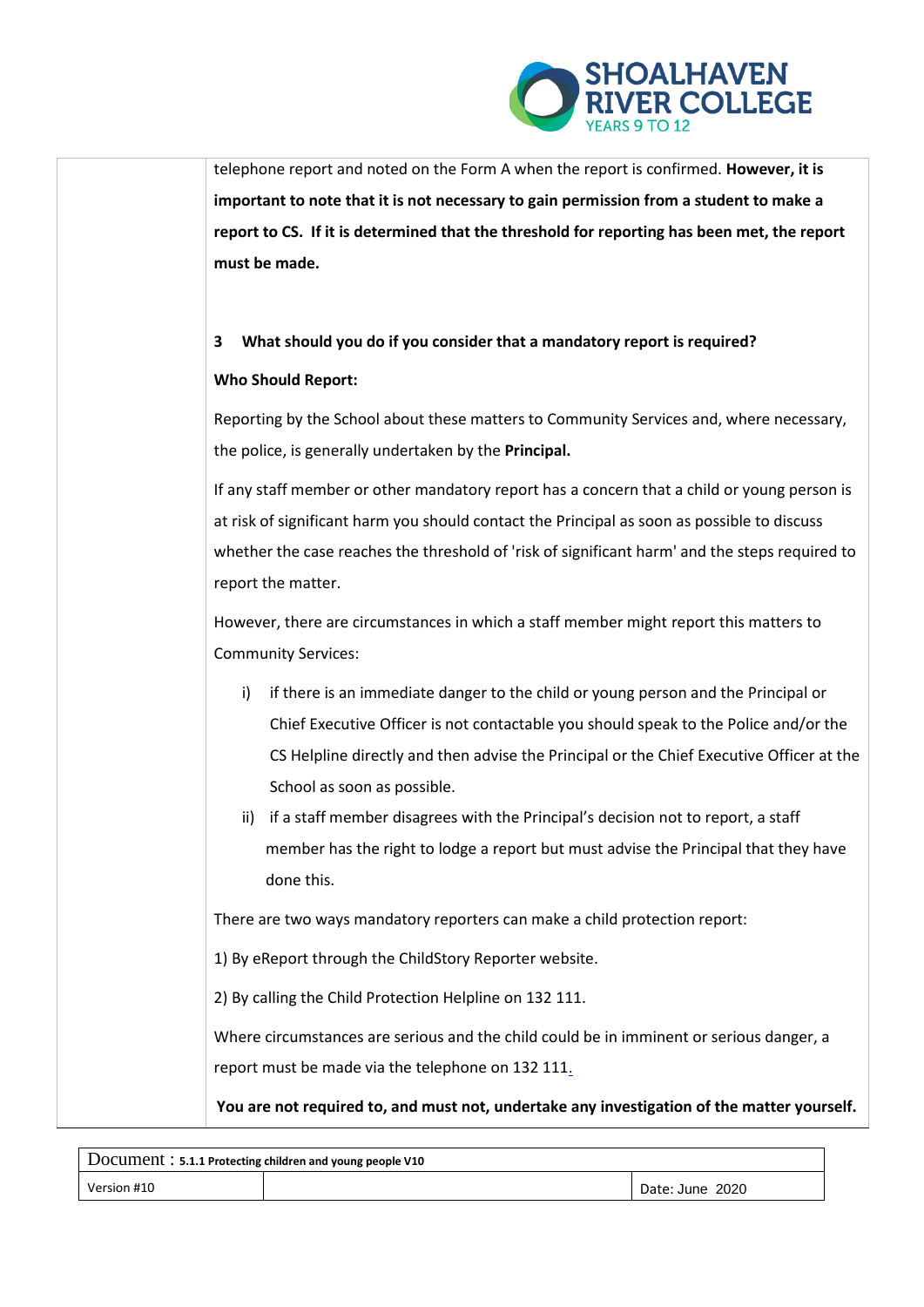

It is good practice to advise parents, carers and students of your legal or professional obligations to report your concerns to Department of Communities and Justice (DCJ). The decision to inform the family of a report should be guided by professional judgement and circumstance and should be a decision made by the Principal.

You are required to deal with the matter confidentially and only disclose it to the persons referred to above or as required to comply with your mandatory reporting obligations. Failure to maintain confidentiality will not only be a breach of this policy, but could expose you to potential civil proceedings for defamation.

# **4 What should you do if you have a concern that is below the mandatory reporting threshold?**

While the Care and Protection Act outlines a mandatory reporter's obligation to report to Community Services, as an employee of this School, any concern regarding the safety, welfare and wellbeing of a student must be reported to the Principal.

You are required to deal with all reports regarding the safety, welfare or wellbeing of a student with confidentially and only disclose it to the Principal and any other person the Principal nominates. Failure to do so will be a breach of this policy.

# **5) Exchange of Information –Requesting/Providing Information**

The exchange of information is the responsibility of The Student Welfare Officer and the Principal.

a) The exchange of information between The School and other prescribed bodies will only be conducted by the Student Wellbeing Officer or the Principal.

If deemed necessary, request information from another prescribed body or receive a request from another prescribed body relating to the care and welfare of a student. Information may include information held on:

- a child or young person's history or circumstances;
- a parent or other family member;
- people having a significant or relevant relationship with a child or young person or a group of children or young persons, such as a teacher; or
- the other agency's dealings with the child or young person, including past support or service arrangements or with a teacher or other staff member that it previously employed.

As suggested in the Child Protection Guidelines, on requesting information from another prescribed body or responding to a request for information:

| DOCUMENI: 5.1.1 Protecting children and young people V10 |  |                 |
|----------------------------------------------------------|--|-----------------|
| Version #10                                              |  | Date: June 2020 |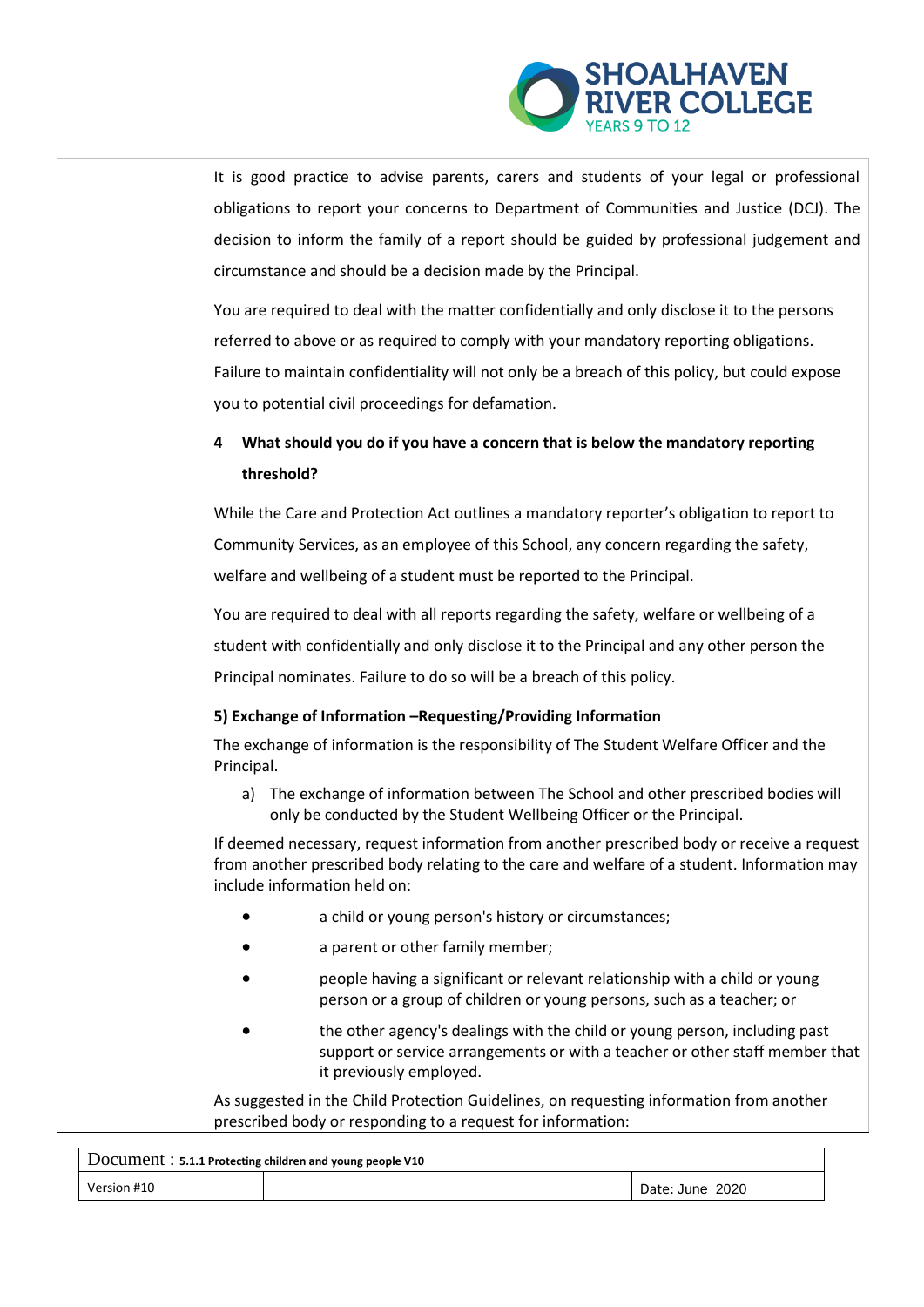

|  | explain/seek clarification of how the request for information relates to the<br>safety, welfare and well-being of the child or young person;                                                                                                                                                          |
|--|-------------------------------------------------------------------------------------------------------------------------------------------------------------------------------------------------------------------------------------------------------------------------------------------------------|
|  | explain/seek clarification for why the information is needed to make a<br>decision about service provision or to manage any risk to the child or young<br>person;                                                                                                                                     |
|  | identify/seek clarification on the subject of the information request and (if it<br>is not the child or young person) identify the subject's relationship to the<br>child or young person;                                                                                                            |
|  | make sure/seek clarification that the person who is the subject of the request<br>is clearly identified so that there can be no mistake as to identity;                                                                                                                                               |
|  | provide/ask to be provided with a background to the request, including<br>whether or not consent has been requested and where it has not, why the<br>agency should not inform a child, young person, parent or teacher that the<br>information has been requested (for example, safety concerns); and |
|  | ask for/suggest advise of the time frame for providing the information, giving<br>the agency a realistic time frame within which to report, unless the<br>information is required for court proceedings where a more limited time<br>frame may be required.                                           |
|  | b) Reserve the right to decline a request to share information with another prescribed body<br>should the Student Wellbeing Officer in consultation with the Principal deem that the<br>information requested may:                                                                                    |
|  | prejudice a criminal investigation or coronial inquest;                                                                                                                                                                                                                                               |
|  | prejudice care proceedings;                                                                                                                                                                                                                                                                           |
|  | contravene legal professional or client legal privilege;                                                                                                                                                                                                                                              |
|  | enable the existence or identity of a confidential source of information in<br>relation to the enforcement or administration of a law to be ascertained;                                                                                                                                              |
|  | endanger a person's life or physical safety; or                                                                                                                                                                                                                                                       |
|  | not be in the public interest.                                                                                                                                                                                                                                                                        |
|  | All other staff members are not permitted to share any information deemed to be<br>confidential or of a delicate nature with any other organisations other than CS.                                                                                                                                   |
|  | PART B: OBLIGATIONS UNDER THE CHILDREN'S GUARDIAN ACT 2019                                                                                                                                                                                                                                            |
|  | This section of the SRC Child Protection policy relates to reportable conduct or reportable                                                                                                                                                                                                           |
|  | convictions concerning an employee of SRC.                                                                                                                                                                                                                                                            |
|  | From 1 March 2020, the School came under obligations as detailed in the Children's                                                                                                                                                                                                                    |
|  | Guardian Act, replacing obligations under the Ombudsman Act 1974 Part 3A. The Children's                                                                                                                                                                                                              |
|  |                                                                                                                                                                                                                                                                                                       |

Document : **5.1.1 Protecting children and young people V10**

Version #10 **Date:** June 2020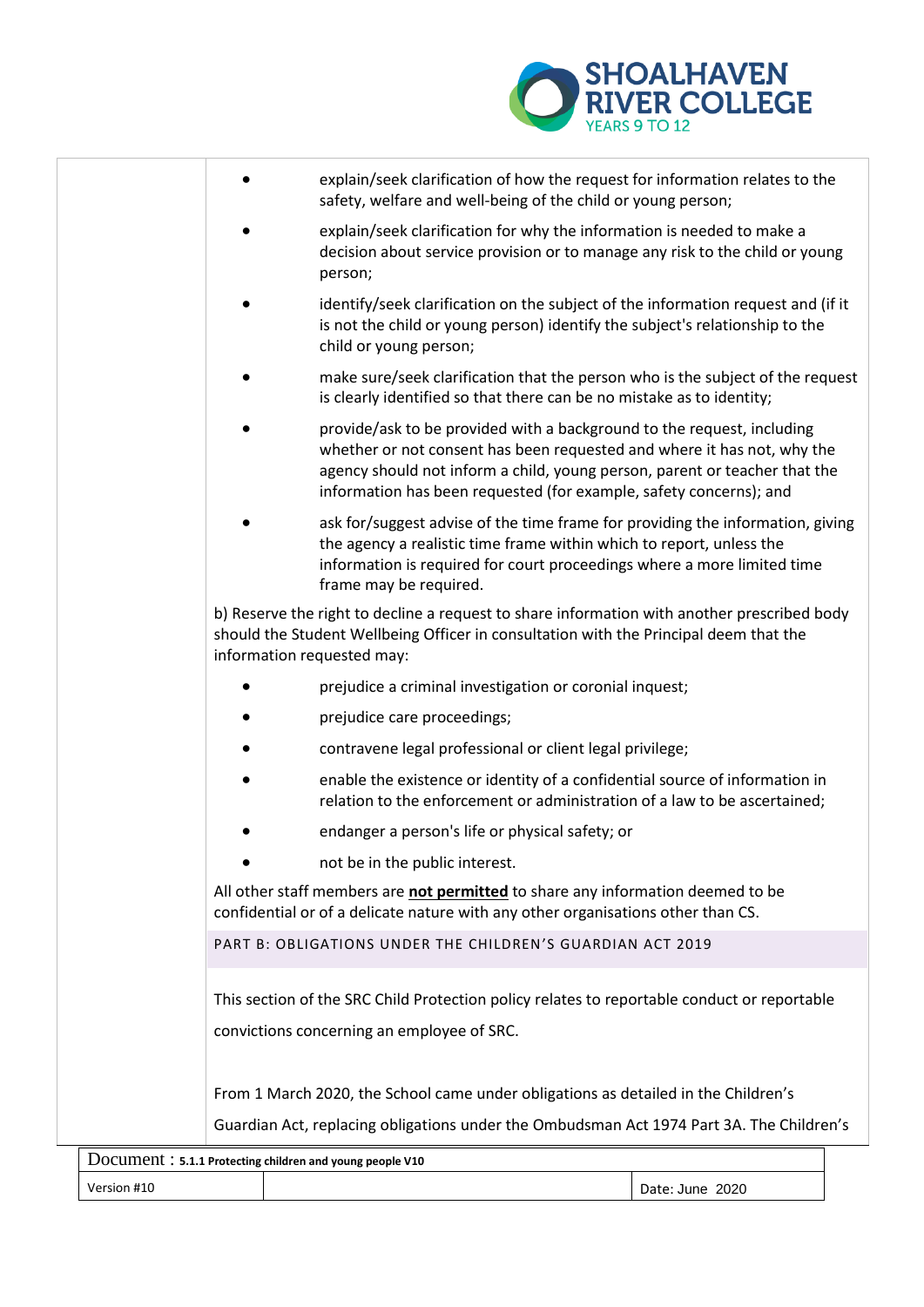

Guardian Act 2019 promotes the quality of organisations and persons providing services to children and regulates these. It details matters of prevention, identifying, reporting and investigating allegations of reportable conduct.

As a non-government school SRC is a "Schedule 1 entity." An **"employee"** of a Schedule 1 entity includes **all paid school staff, volunteers** and **contractors** (for example **trainers** and **guest speakers**). The "**Head of the Relevant Entity"** is the **School Principal**. In the Principal's absence, or if an allegation is concerning the Principal, the CEO of KCC Ltd is delegated the Head of the Relevant Entity responsibilities.

## 1. **Reportable Conduct**

Reportable conduct means the following conduct, whether or not a criminal proceeding in relation to the conduct has been commenced or concluded:

(a) a sexual offence (for example, sexual touching of a child, a child grooming offence, production, dissemination or possession of child abuse material),

(b) sexual misconduct (for example, descriptions of sexual acts without a legitimate reason to provide the descriptions, sexual comments, conversations or communications, comments to a child that express a desire to act in a sexual manner towards the child or another child). (c) ill-treatment of a child (for example, making excessive or degrading demands of a child, a pattern of hostile or degrading comments or behaviour towards a child, using inappropriate forms of behaviour management towards a child),

(d) neglect of a child (for example, failing to protect a child from abuse, exposing a child to a harmful environment, for example, an environment where there is illicit drug use or illicit drug manufacturing),

(e) an assault against a child (for example, hitting, striking, kicking, punching or dragging a child, threatening to physically harm a child),

(f) an offence under section 43B or 316A of the Crimes Act 1900- failure to reduce or remove risk of child becoming a victim of child abuse or concealing a child abuse offence.

(g) behaviour that causes significant emotional or psychological harm to a child (for example, displaying behaviour patterns that are out of character, regressive behaviour, anxiety or selfharm).

Document : **5.1.1 Protecting children and young people V10**

Version #10 Date: June 2020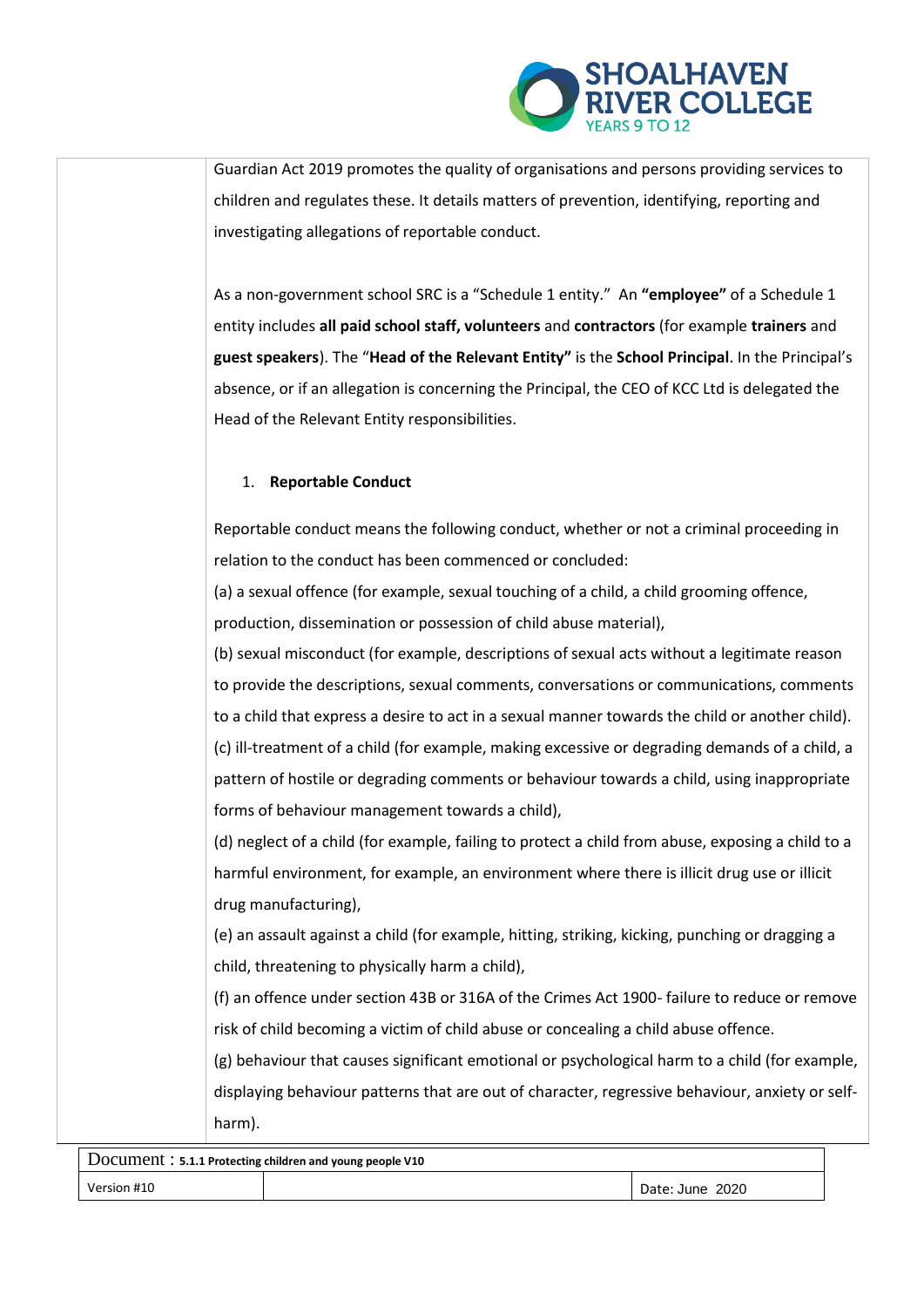

The Principal (or CEO if concerning the Principal) must make a finding of reportable conduct if satisfied that the case against the employee the subject of the reportable allegation has been proved against the employee on the balance of probabilities. The Principal (or CEO if concerning the Principal) must consider whether the reportable allegation relates to conduct that is in breach of established standards applying to the employee having regard to the following—

(a) professional standards,

- (b) codes of conduct, including any professional or ethical codes,
- (c) accepted community standards.

## *Who must give a report?*

Any **employee** of SRC must, **as soon as practicable** after becoming aware of a reportable conduct or allegation incident **report the matter to the Principal**. If the allegation is against the Principal, the employee must report the incident to KCC CEO. If the allegation is against the KCC Ltd CEO, the report must be made directly to Children's Guardian.

If a person who gives a report or another person or another entity is dissatisfied with the response of the head of the relevant entity to the report, the person may make a complaint to the Children's Guardian.

*Written notice to the Children's Guardian* 

Should the Principal or CEO receive a report in relation to an employee of SRC, they must, **within 7 business days** after being made aware of the report, provide a written notice of the allegation or conviction considered to be a reportable allegation or conviction to the Children's Guardian. This notification must detail:

- the name of the employee,
- the type of reportable conduct and, if known, details,
- contact details of the employee and Principal or CEO, as well as, if known, their

| $Document$ : 5.1.1 Protecting children and young people V10 |  |                 |  |
|-------------------------------------------------------------|--|-----------------|--|
| Version #10                                                 |  | Date: June 2020 |  |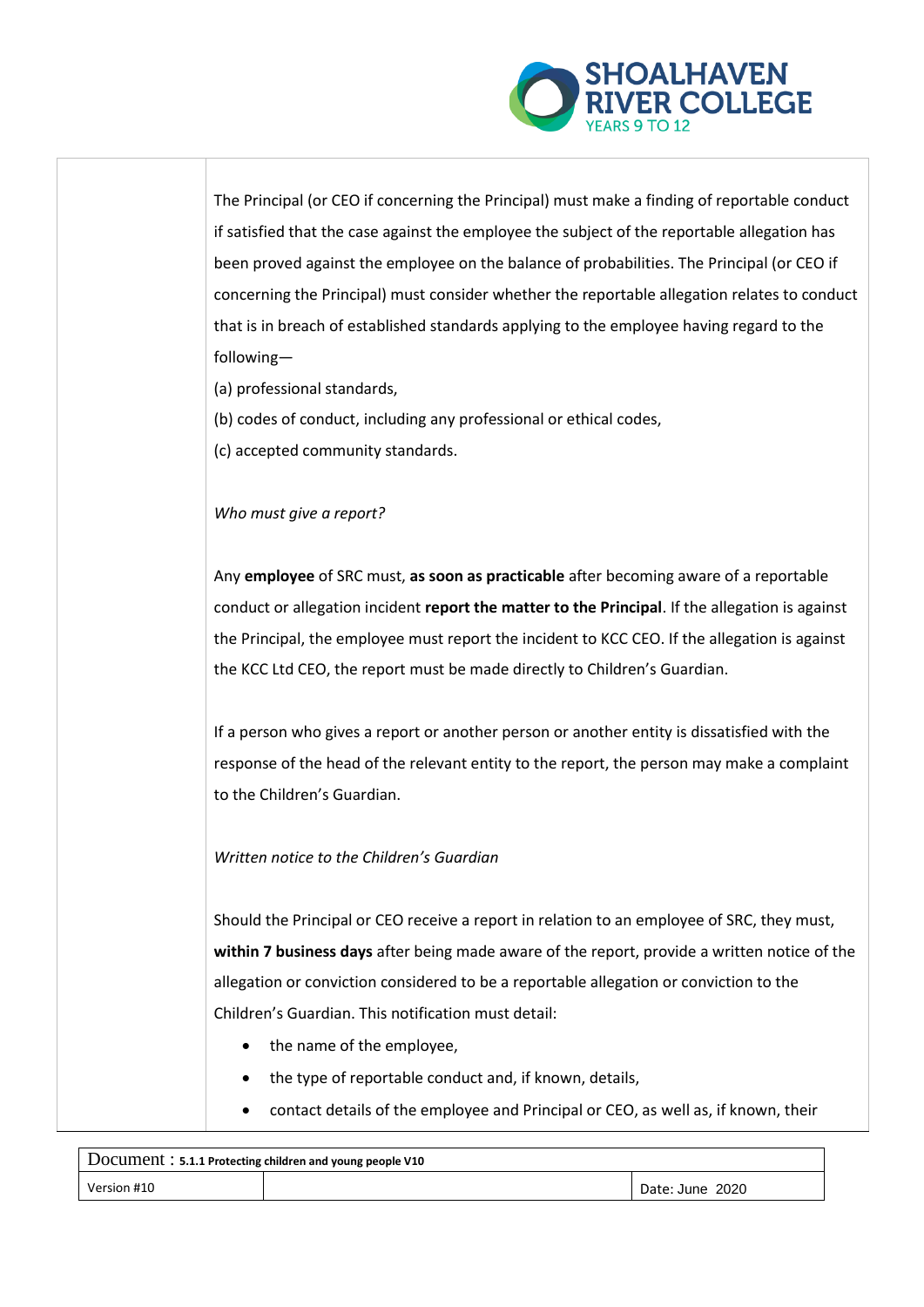

WWCC number and date of birth,

- whether the Commissioner of Police has been notified (if an allegation) and, if known, the police report reference number,
- If a report has been made under section 24 of the Children and Young Persons (Care and Protection) Act 1998 (reasonable grounds to suspect that a child or young person is, or that a class of children or young persons are, at risk of harm) and, if known, the reference number,
- the nature of the relevant entity's initial risk assessment and risk management action,
- if known, the names of other relevant entities that employ or engage the employee, whether directly, to provide a service to children, including as a volunteer or contractor and
- any other information.

The Principal (or CEO if concerning the Principal) may give the employee the subject of the report written notice that a report about a reportable allegation or conviction considered to be a reportable conviction has been made. The Children's Guardian may provide guidelines in relation to the matters that are appropriate for the Principal (or CEO if concerning the Principal) to have regard to in deciding whether to provide the employee with written notice that a report has been made.

#### *Investigation by The Principal*

An investigation or determination must be completed within a reasonable time. **As soon as practicable after receiving a report**, the Principal (or CEO if concerning the Principal) must investigate, or arrange for an investigator to investigate, the reportable allegation, or determine whether the conviction (in respect of conduct occurring before the commencement) considered to be a reportable conviction is a reportable conviction.

During an investigation or a determination, an employee the subject of a reportable

| Document: 5.1.1 Protecting children and young people V10 |  |                 |
|----------------------------------------------------------|--|-----------------|
| Version #10                                              |  | Date: June 2020 |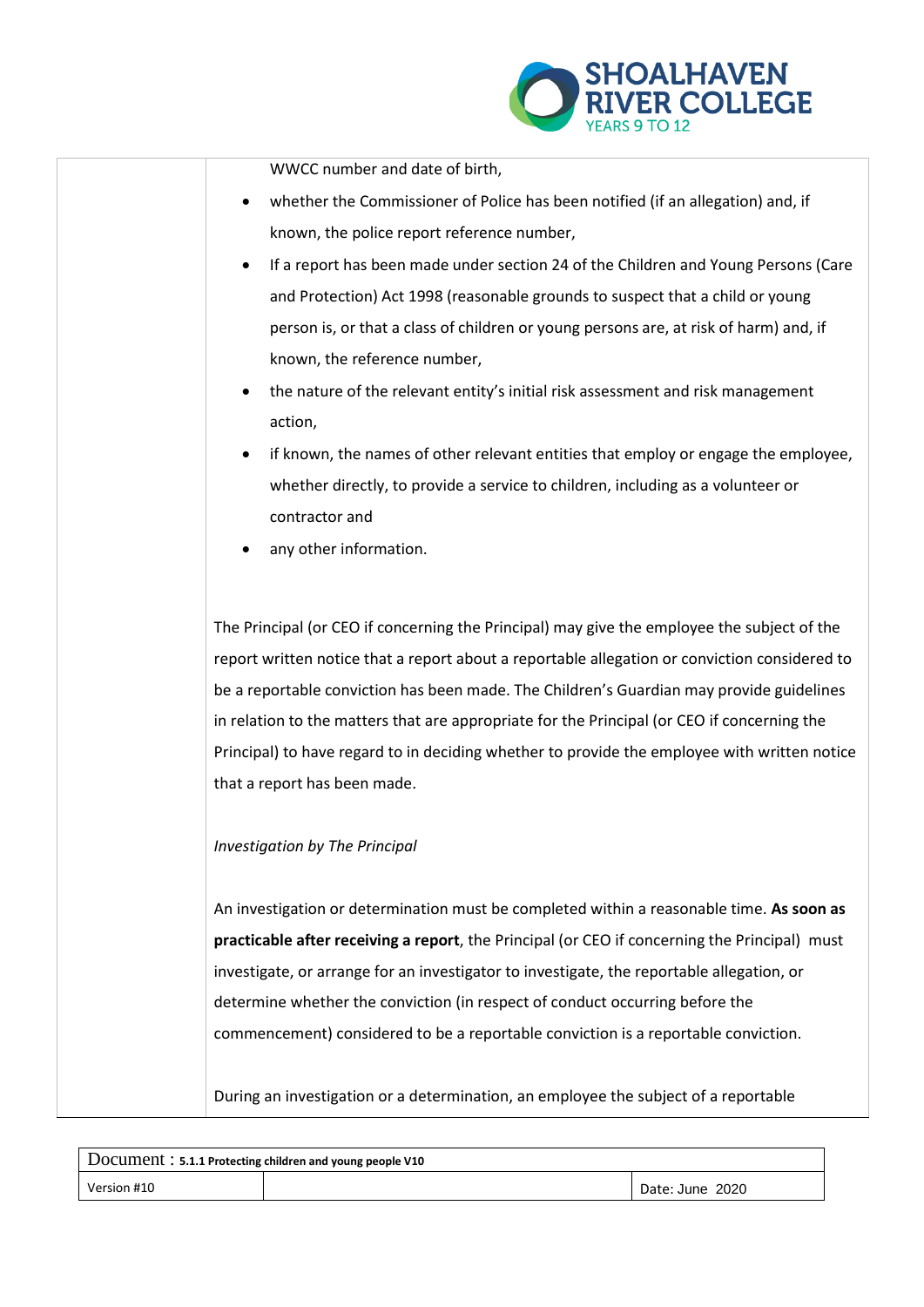

allegation or a conviction considered to be a reportable conviction may give the Principal (or CEO if concerning the Principal) a written submission concerning the allegation or conviction for the purpose of determining what, if any, disciplinary or other action should be taken in relation to the employee.

*Entity Report to the Children's Guardian* 

After an investigation or determination is completed, the Principal (or CEO if concerning the Principal) must prepare a report for the Children's Guardian (an entity report) **within 30 days** after receiving the report of the reportable allegation or conviction considered to be a reportable conviction.

The report must include:

- in relation to a reportable allegation— (i) information about the facts and circumstances of the reportable allegation, and (ii) the findings made about the reportable allegation after completing the investigation, including if the Principal (or CEO if concerning the Principal) made a finding of reportable conduct, and (iii) an analysis of the evidence and the rationale for the findings
- in relation to a conviction considered to be a reportable conviction $-$  (i) information about the conviction considered to be a reportable conviction, and (ii) the determination the Principal (or CEO if concerning the Principal) has made about the conviction, including whether the Principal (or CEO if concerning the Principal) has determined the conviction is a reportable conviction,
- a copy of any written submission made by the employee,
- information about what action has been, or will be, taken in relation to the reportable allegation or conviction considered to be a reportable conviction, including the following— (i) remedial or disciplinary action in relation to the employee, (ii) whether information about the matter has been referred to a different entity, (iii) changes to systems or policies, (iv) if no further action is to be taken—that no further action is to be taken

| $\pm$ Document: 5.1.1 Protecting children and young people V10 |  |                 |
|----------------------------------------------------------------|--|-----------------|
| Version #10                                                    |  | Date: June 2020 |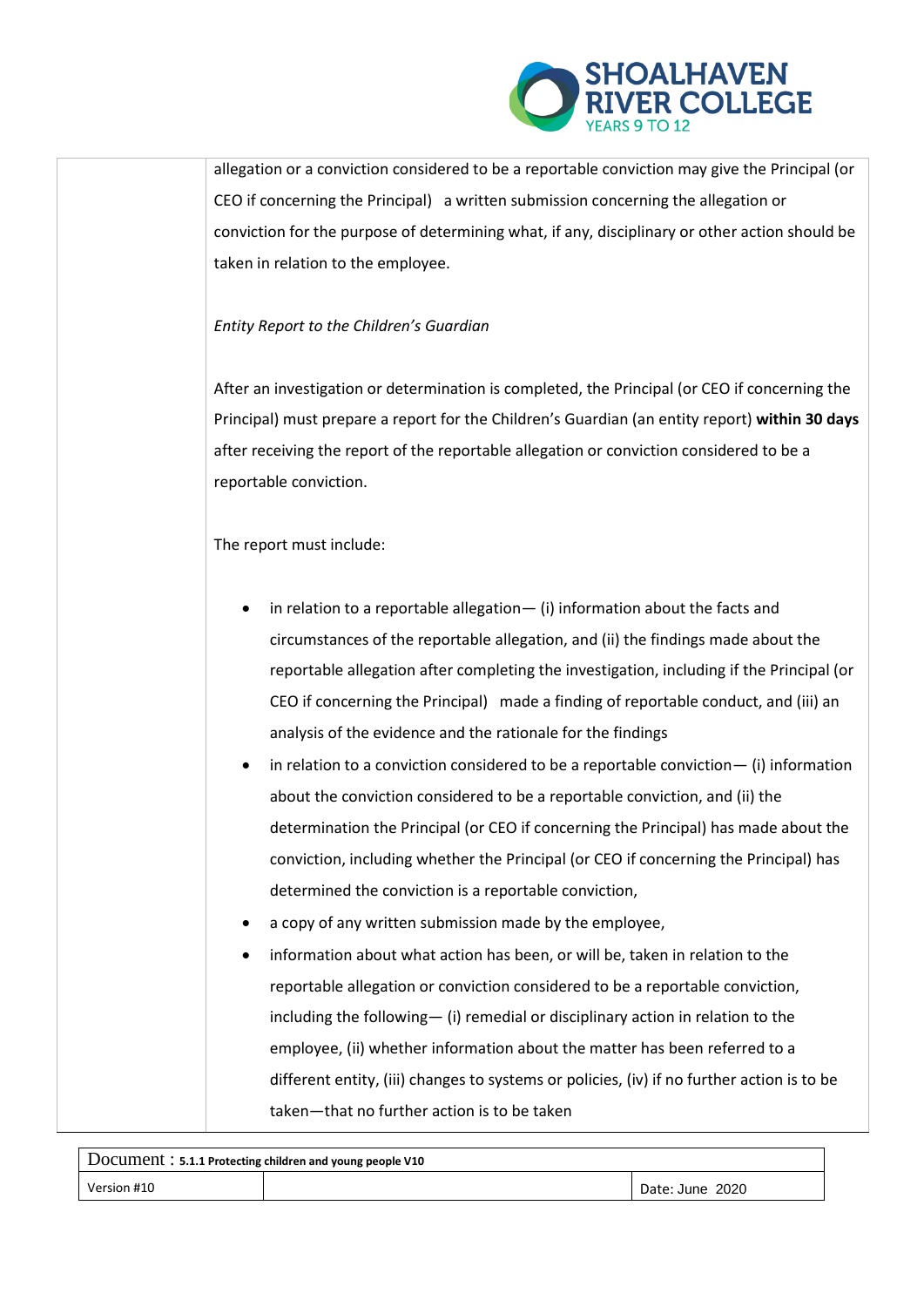

- the reasons for the action taken, including taking no further action,
- any other information prescribed by the regulations.

The entity report must also be accompanied by any copies of documents in the relevant entity's possession that are relevant to the report, including transcripts of interviews and copies of evidence.

## *Interim Report to the Children's Guardian*

If the Principal (or CEO if concerning the Principal) is unable to provide an entity report, they may provide an *Interim* report **within 30 days** after receiving the report of the reportable allegation or conviction considered to be a reportable conviction. This must include:

- if known, the facts and circumstances of the reportable allegation,
- any known information about the conviction,
- action taken since the Children's Guardian received a notification about the reportable allegation or the conviction considered to be a reportable conviction,
- further action the head of the relevant entity proposes to take in relation to the reportable allegation or conviction considered to be a reportable conviction, including if the head of the relevant entity proposes to take no further action,
- the reasons for the action taken and the action proposed to be taken or the reasons for the decision to take no further action,
- other information prescribed by the regulations,
- copies of documents in the relevant entity's possession, including transcripts of interviews and copies of evidence.

After receiving the report, the Children's Guardian may require the Principal or CEO to provide additional information and be the subject of an investigation. The CEO, Principal and employees will be cooperative and respond in a timely manner to all requests made by the Children's Guardian. Following this, and upon receiving any recommendations in the Children's Guardian report, the Principal, CEO and School employees will consider all recommendations outlined in the report and notify the Children's Guardian of any action

Document : **5.1.1 Protecting children and young people V10** Version #10 Date: June 2020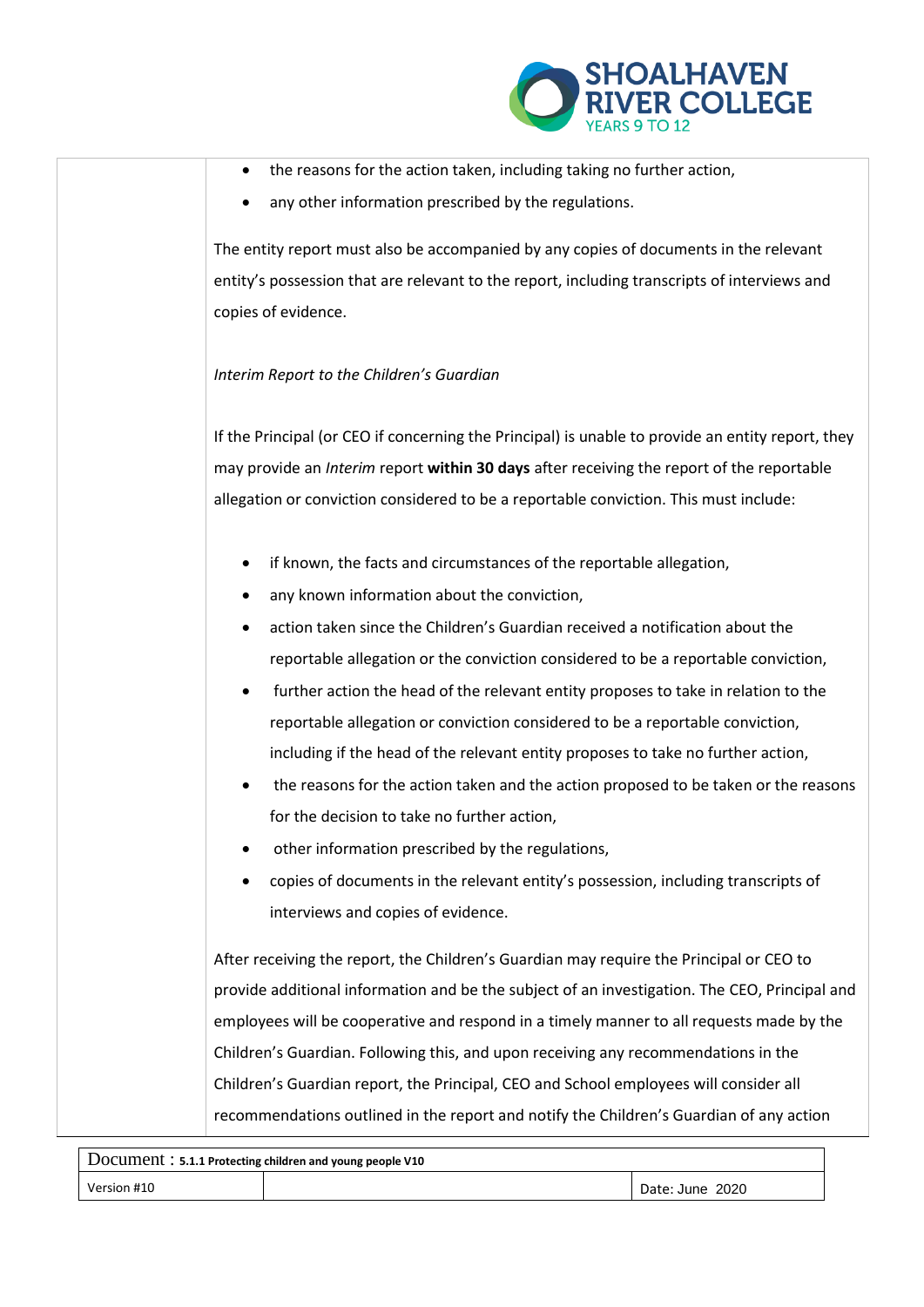

| taken as a result of the recommendations.                                                |
|------------------------------------------------------------------------------------------|
| 2. Systems Concerning Reportable Conduct                                                 |
| The School has in place policies and procedures in relation to:                          |
| Child protection within employee Code of Conduct - Policy 2.4.7 " Staff Code of          |
| Conduct"                                                                                 |
| Enabling a person, other than an employee of the School, to give a report to             |
| Principal (or CEO if concerning the Principal) about a reportable allegation or          |
| conviction - Policy 9.3.3 "Complaints or grievances received by the School"              |
| Requiring an employee of the relevant entity to give a report - see above under          |
| "who must give a report".                                                                |
| Handling or responding to a reportable allegation or conviction considered to be a       |
| reportable conviction involving an employee of the relevant entity, having regard to     |
| principles of procedural fairness - Policy 9.3.3 "Complaints or grievances received by   |
| the School"                                                                              |
| Receiving, handling and disclosing information relating to reportable allegations,       |
| convictions considered to be reportable convictions and information relating to          |
| investigations and determinations -See above under "Reportable Conduct."                 |
| Identifying and dealing with matters relating to the prevention of reportable            |
| conduct by employees of the relevant entity. Policies -                                  |
| 2.3.5 "Staff Relationships to Students,"<br>$\circ$                                      |
| 2.3.6 "Disciplinary Proceedings Against Staff"<br>$\circ$                                |
| 2.4.7 " Staff Code of Conduct"<br>$\circ$                                                |
| 5.4.7 "Use of Private Vehicles"<br>$\circ$                                               |
| 5.5.5 "Grievance Policy and Procedures"<br>$\circ$                                       |
| 5.6.5 "Student Transport"<br>$\circ$                                                     |
| 7.1 "Student Discipline"<br>$\circ$                                                      |
| 7.2 "Procedural Fairness"<br>$\circ$                                                     |
| 7.3 "Corporal punishment"<br>$\circ$                                                     |
| The School will respond to any written notice made by the Children's Guardian within the |

| $\Box$ DOCUMEN $t$ : 5.1.1 Protecting children and young people V10 |  |                 |  |
|---------------------------------------------------------------------|--|-----------------|--|
| Version #10                                                         |  | Date: June 2020 |  |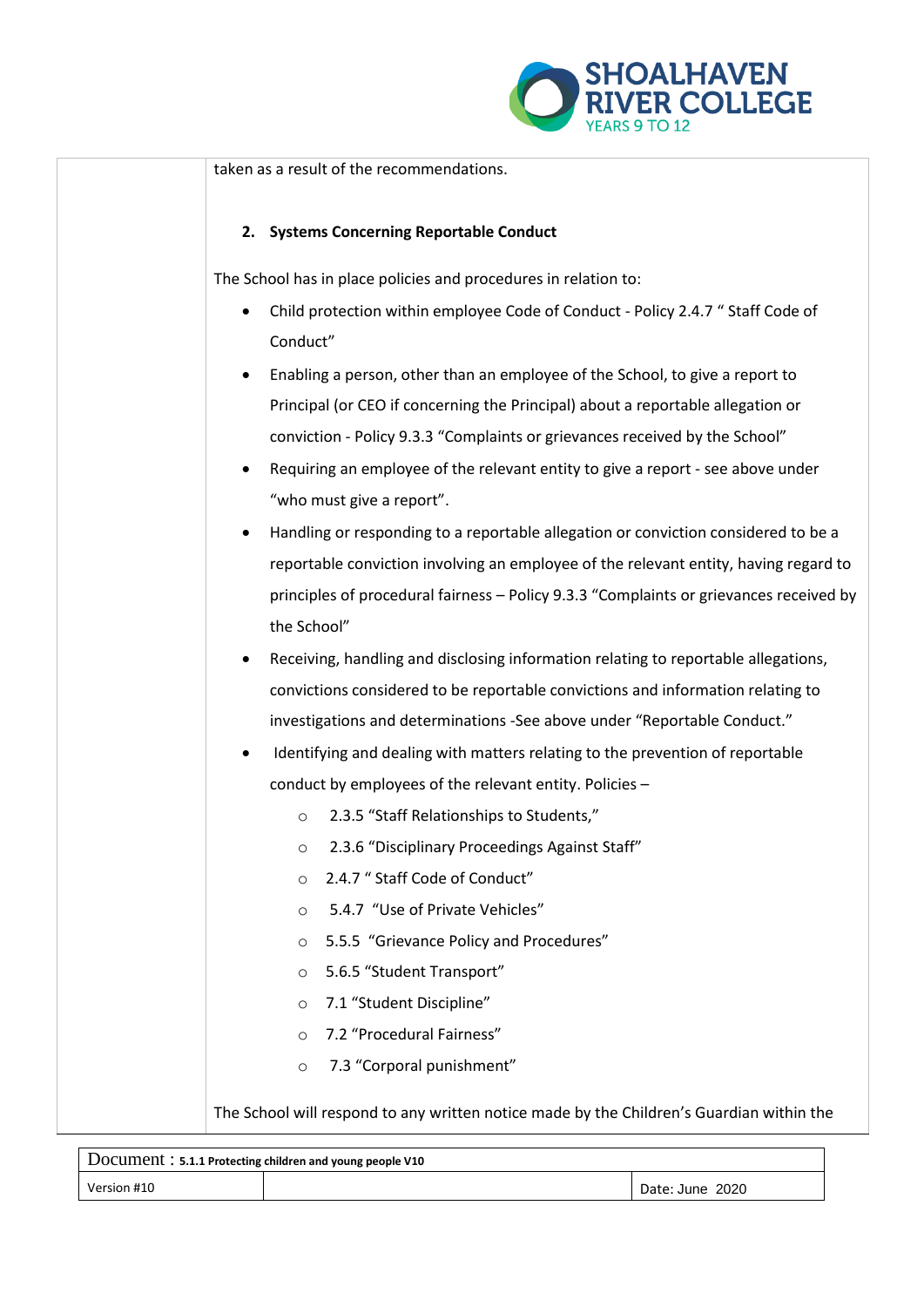

reasonable time stated in the notice concerning information about the School's systems.

## **3. Information Sharing**

The Principal (or CEO if concerning the Principal) must disclose relevant information to the following persons unless the person is satisfied the disclosure is not in the public interest—

(a) a child to whom the information relates,

(b) a parent of the child,

(c) if the child is in out-of-home care—an authorised carer that provides out-of-home care to the child.

The School will adhere to any published guidelines from the Children's Guardian concerning whether or not to disclose relevant information. Relevant information may be disclosed if it is for the purpose of promoting the safety, welfare or wellbeing of a child or to children within the School body. Relevant information includes information about the progress and findings of the investigation, and information about action taken in response to the findings.

#### **4. Liability**

A person who gives a report, who makes a complaint, or who gives the Children's Guardian a notification is not subject to any civil or criminal liability or any liability arising by way of administrative process, including disciplinary action, for giving the report, complaint or notification, if the person is acting in good faith.

PART B: OBLIGATIONS UNDER THE CHILD PROTECTION (WORKING WITH CHILDREN) ACT 2012 (WWC ACT)

#### **1. General**

The Office of the Children's Guardian (OCG) is responsible for employment screening for child related employment. A Working With Children Check is a prerequisite for anyone in child-related work. It involves a national criminal history check and review of reported workplace misconduct findings. The result of a Check is either a clearance to work with children for five years, or a bar against working with children. Cleared

Document : **5.1.1 Protecting children and young people V10** Version #10 Date: June 2020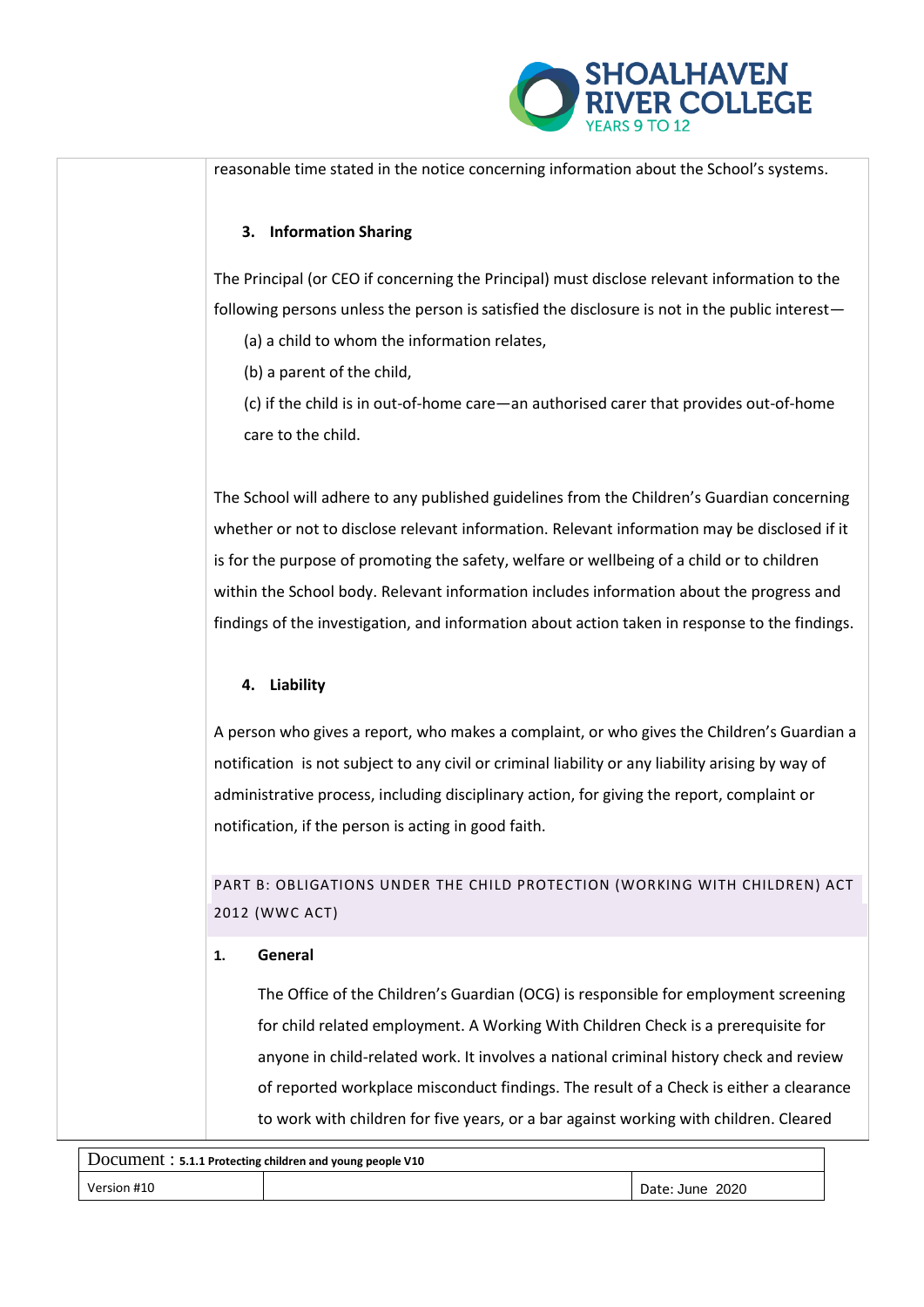

applicants are subject to ongoing monitoring by the OCG, and any relevant new records which appear against a cleared applicant's name may lead to the Check being revoked.

It is the responsibility of the child-related worker to ensure that when they are eligible to apply for a Check or when their Check is up for renewal that they do so.

# **2. Responsibilities**

The object of the WWC Act is to protect children:

- a) By not permitting certain persons to engage in child-related work.
- b) By requiring persons engaged in child-related work to have working with children check clearances.
- **3. Specifying who requires a WWCC at SRC.**

Under Part 2, section 6 of the [CHILD PROTECTION \(WORKING WITH CHILDREN\) ACT](http://www.legislation.nsw.gov.au/maintop/view/inforce/act+51+2012+cd+0+N)  [2012,](http://www.legislation.nsw.gov.au/maintop/view/inforce/act+51+2012+cd+0+N) child-related work is defined as work in a specific, child-related role or face-to-face contact with children in a child-related sector.

In support of Part 2 of Child Protection (Working with Children) Regulation 2013, the following are considered to be *"child-related workers*" at SRC and will be required to undertake a WWCC clearance:

- The Principal and Chief Executive Officer (regulation 10)
- Teaching Staff (regulation 10) including external providers/ tutors
- Administrative Staff (regulation 10)
- Student Wellbeing Officer (regulation 16)
- Teacher's Aide (regulation 10)
- Guest Speakers (regulation 10)
- Volunteers (regulation 10)
- Cleaners (regulation 16A)
- Work experience supervisors (regulations 7, 10)

All of the above listed child-related workers may commence only once they have completed and obtained a cleared WWCC.

**4.** The process for obtaining a WWCC is as follow:

Document : **5.1.1 Protecting children and young people V10** Version #10 Date: June 2020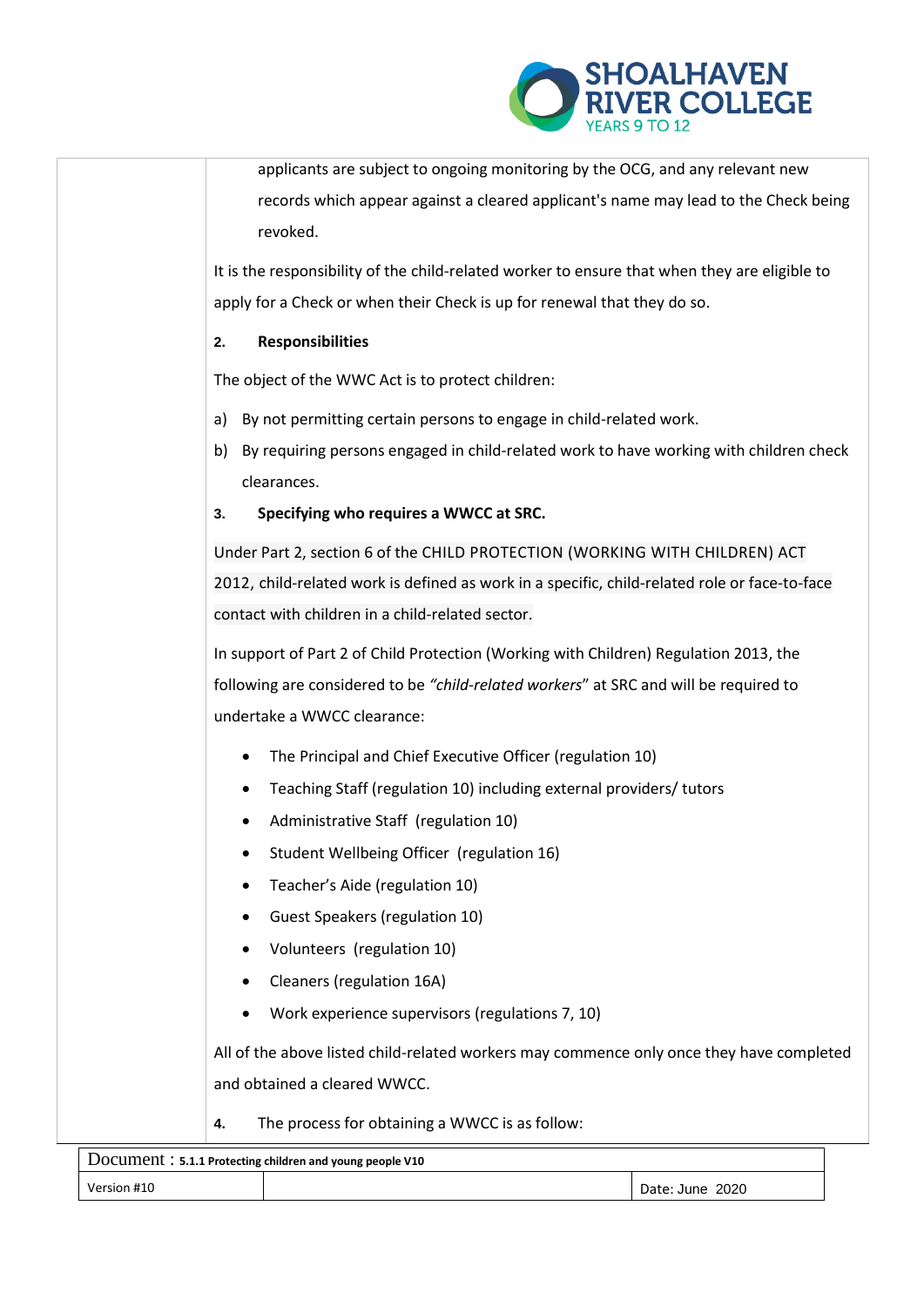

- i. Complete online application [https://www.service.nsw.gov.au/transaction/apply](https://www.service.nsw.gov.au/transaction/apply-working-children-check)[working-children-check](https://www.service.nsw.gov.au/transaction/apply-working-children-check)
- ii. Identity has been proven at the NSW motor registry or Council Agency or Government Access Centre and application fees have been paid if required. The application fee for a clearance is as follows: (a) for a volunteer clearance—nil, (b) for any other clearance—\$80. SRC will reimburse WWCC fees associated with paid employment positions at SRC.
- iii. Within a few days and up to four weeks after identify checks, the OCG will provide, by notice in writing: (a) an application number to each applicant who applies for a clearance, and (b) a clearance number to each applicant who is granted a clearance. A bar against working with children means that the applicant is not able to work in child-related work or environments and, hence, the applicant will not be offered employment at SRC.
- iv. Applicants are to provide SRC administrative staff with their WWCC Number, full name and date of birth which will then be used by administration staff to verify clearance online (https://www.kidsguardian.nsw.gov.au/child-safeorganisations/working-with-children-check) and record the status of each childrelated worker's check. SRC will only employ or engage child-related workers or eligible volunteers who have a valid WWCC.
- v. It is the responsibility of all child-related workers to ensure that when they are eligible to apply for a Check or when their Check is up for renewal (every 5 years) that they do so. The Children's Guardian will also remind workers to renew their Check three months before it expires.
- vi. Child-related workers must report immediately to the Principal if they are no longer eligible for a cleared WWCC.
- vii. Copies of WWCC clearances are to be filed by SRC administration staff in two locations:
	- i) Secure electronic personnel file
	- ii) A hard copy folder which houses all undertaken WWCC's. These are to be sectioned by years so that it is clear when the five year period is over and an child-related worker requires a new WWCC. The front cover sheet should be

| DOCUMENt: 5.1.1 Protecting children and young people V10 |  |                 |
|----------------------------------------------------------|--|-----------------|
| Version #10                                              |  | Date: June 2020 |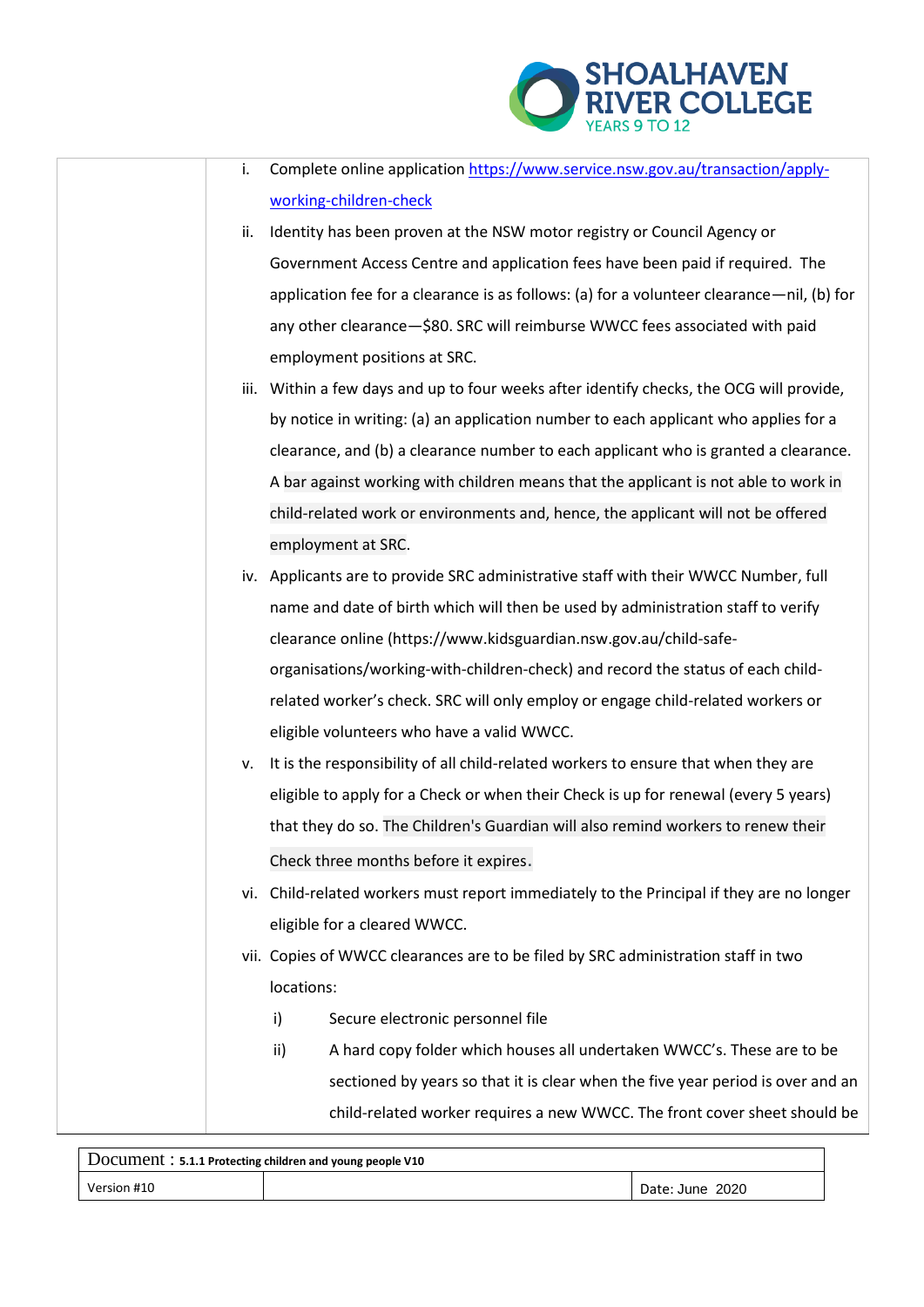

the WWCC register (2.4.1) and will be updated each time a WWCC is filed. This information may be audited by OCG. These files are to be located in the SRC administration office in a locked cabinet.

viii. SRC will again verify all existing staff, contractors and volunteers on the WWCC Register every year in February, notifying the Principal immediately of any change in status that prevents personnel from working with children.

# **The Principal is required to:**

a) Ensure verification online and record the status of each child-related worker's check on the WWC Register prior to commencement and annually thereafter.

b) Only employ or engage child-related workers, including staff, guest speakers, cleaners, contractors, volunteers, outside tutors, work experience hosts that are not under the constant supervision of a staff member, who have a valid check.

c) Report findings of misconduct involving children made against school staff or volunteers, keeping a record of reports securely in personnel files in SRC administration office

**All SRC staff, guest speakers, outside tutors, work experience hosts, contractors, cleaners and volunteers that are not under the direct and constant supervision of an SRC staff member are required to**:

- (a) Hold and maintain a valid check by following the process outlined above in item 4
- (b) Not engage in child-related work at any time that they are subjected to an interim bar or a bar.
- (c) Report to the Principal if they are no longer eligible for a Check, the status of their Check changes or are notified by the OCG that they are subjected to a risk assessment.

## **Additional Procedures for Cleaners**

Any cleaner who is contracted to undertake cleaning of the SRC premises is required to have a valid WWCC. This above procedure is to be followed and adhered to. Cleaners are to clean

| DOCUMENt: 5.1.1 Protecting children and young people V10 |  |                 |
|----------------------------------------------------------|--|-----------------|
| Version #10                                              |  | Date: June 2020 |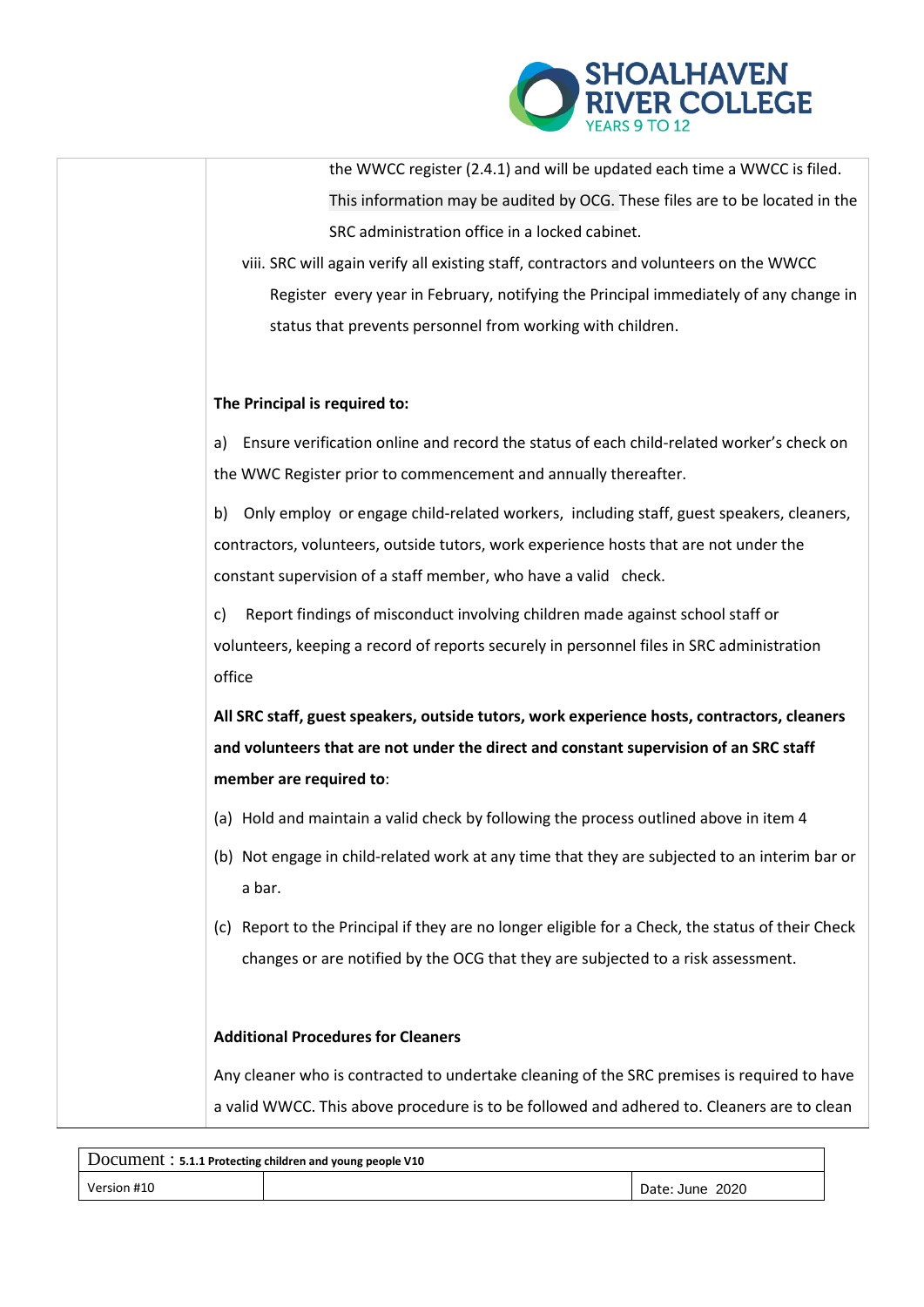

|                             | outside of school hours (before 8.20am and after 3.15pm) so as to not have contact with any<br>student of SRC.<br><b>Additional Procedures for Work Experience Supervisors</b><br>When a student has been allocated a Work Experience Placement, the staff member<br>coordinating the Work Experience component must ensure that information relating to the<br>Working With Children's Check is forwarded to all work places and that ANY staff member<br>who will be responsible for directly supervising a young person has undertaken and<br>completed the above process. Work experience is not to commence until the WWCC has<br>been received by administration staff and a clearance has been administered. |
|-----------------------------|---------------------------------------------------------------------------------------------------------------------------------------------------------------------------------------------------------------------------------------------------------------------------------------------------------------------------------------------------------------------------------------------------------------------------------------------------------------------------------------------------------------------------------------------------------------------------------------------------------------------------------------------------------------------------------------------------------------------|
|                             | <b>Additional Procedures for Guest Speakers and Volunteers</b><br>Staff members of SRC who are organising guest speakers and volunteers to engage with the<br>students (on site at SRC or on excursions) are to ensure they communicate with guest<br>speakers and volunteers the process for obtaining a WWCC and ensure that sufficient time is<br>allowed for the guest speakers or volunteers to undertake and complete the WWCC<br>process. Unless they are under the constant supervision of a SRC staff member, guest<br>speakers or volunteers are NOT to commence engagement with students without a valid<br>WWCC.                                                                                        |
| Supporting<br>Documentation | 2.1.1 Recruitment of staff<br>2.1.2 Induction and commencement of new staff<br>2.3.1 Staff code of conduct<br>2.3.5 Staff Relationships to Students<br>2.3.6 Disciplinary Proceedings Against Staff<br>2.4.2 Induction Checklist<br>2.4.3 Staff Handbook<br>2.4.7 Staff Code of Conduct<br>5.3.1 Duty of Care<br>5.4.7 Use of Private Vehicles<br>5.5.5 Grievance Policy and Procedures<br>5.6.5 Student Transport<br>7.1 Student Discipline<br>7.2 Procedural Fairness<br>7.3 Corporal punishment                                                                                                                                                                                                                  |

| Document: 5.1.1 Protecting children and young people V10 |  |                 |  |
|----------------------------------------------------------|--|-----------------|--|
| Version #10                                              |  | Date: June 2020 |  |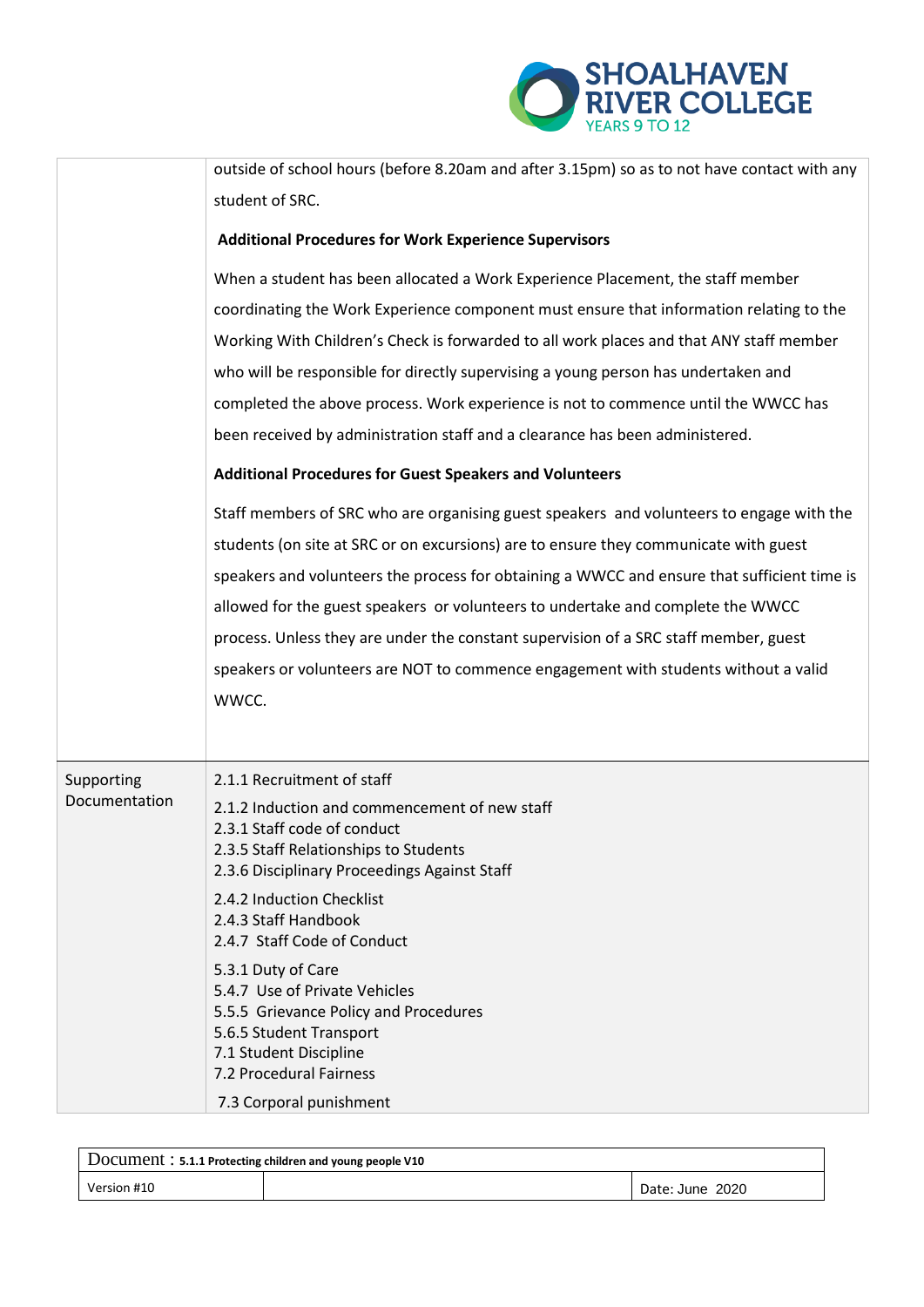

| Document: 5.1.1 Protecting children and young people V10 |  |                 |  |
|----------------------------------------------------------|--|-----------------|--|
| Version #10                                              |  | Date: June 2020 |  |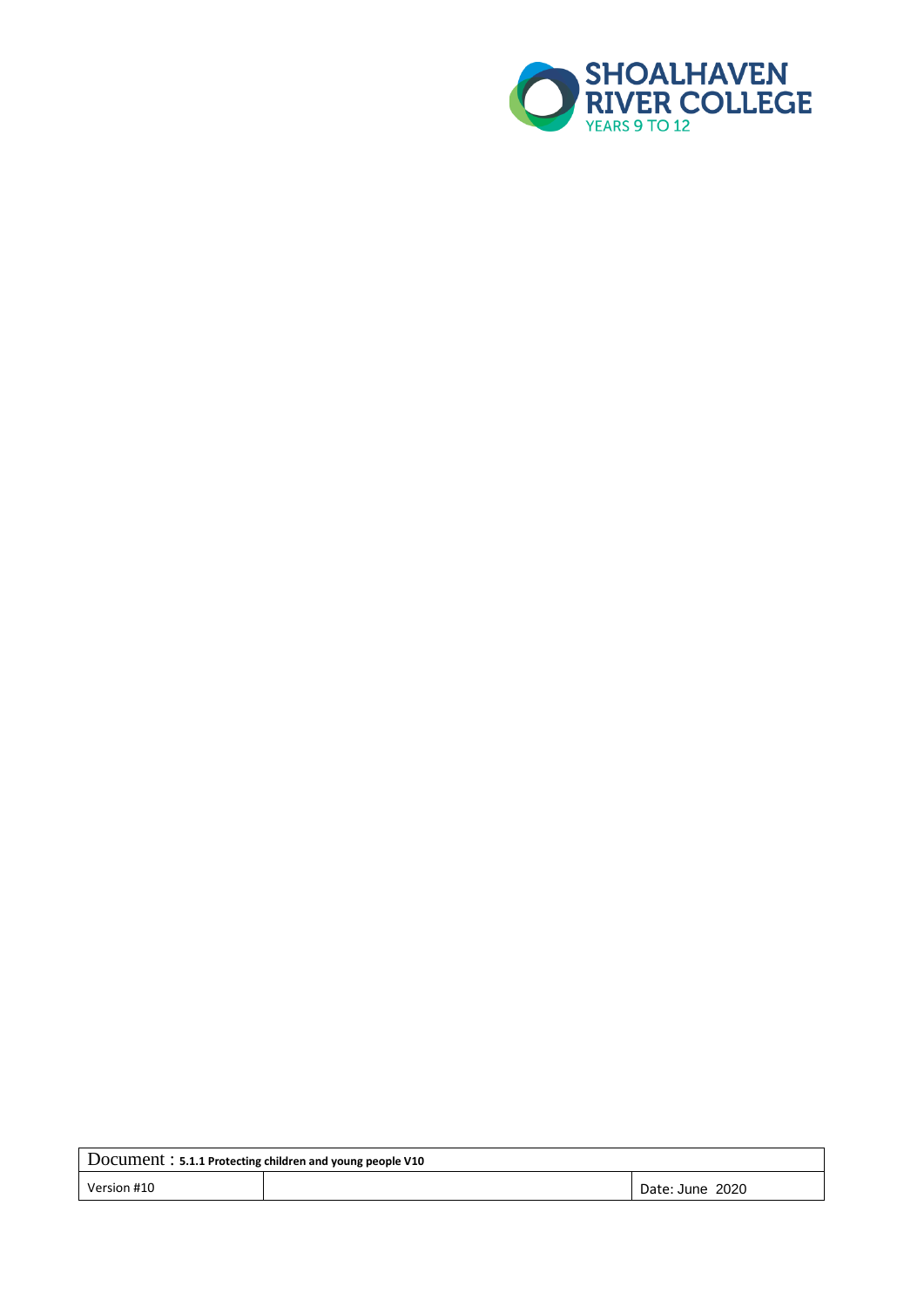

## **REFERENCES**

Association of Independent Schools (AIS) [https://www.aisnsw.edu.au/school-leaders/workplace](https://www.aisnsw.edu.au/school-leaders/workplace-management/child-protection)[management/child-protection](https://www.aisnsw.edu.au/school-leaders/workplace-management/child-protection)

Child Abuse Royal Commission "A Guide for NSW Non-Government Schools on Reporting, Disclosing or Exchanging Personal Information for the purposes of Child Wellbeing and Exchange of Information between Schools relating to Welfare of Children 2010" <https://www.childabuseroyalcommission.gov.au/sites/default/files/STAT.1203.001.0141.pdf>

Office of The Children's Guardian - <https://www.kidsguardian.nsw.gov.au/> NSW legislation

- The Children and Young Persons (Care and Protection) Act 1988 <https://www.legislation.nsw.gov.au/#/view/act/1998/157>
- The Children's Guardian Act 2019 <https://legislation.nsw.gov.au/#/view/act/2019/25/full>
- Child Protection (Working with Children) Act 2012 (WWC Act) <https://www.legislation.nsw.gov.au/#/view/act/2012/51>

NSW Department of Communities and Justice - <https://www.dcj.nsw.gov.au/>

| Document: 5.1.1 Protecting children and young people V10 |  |                 |  |
|----------------------------------------------------------|--|-----------------|--|
| Version #10                                              |  | Date: June 2020 |  |